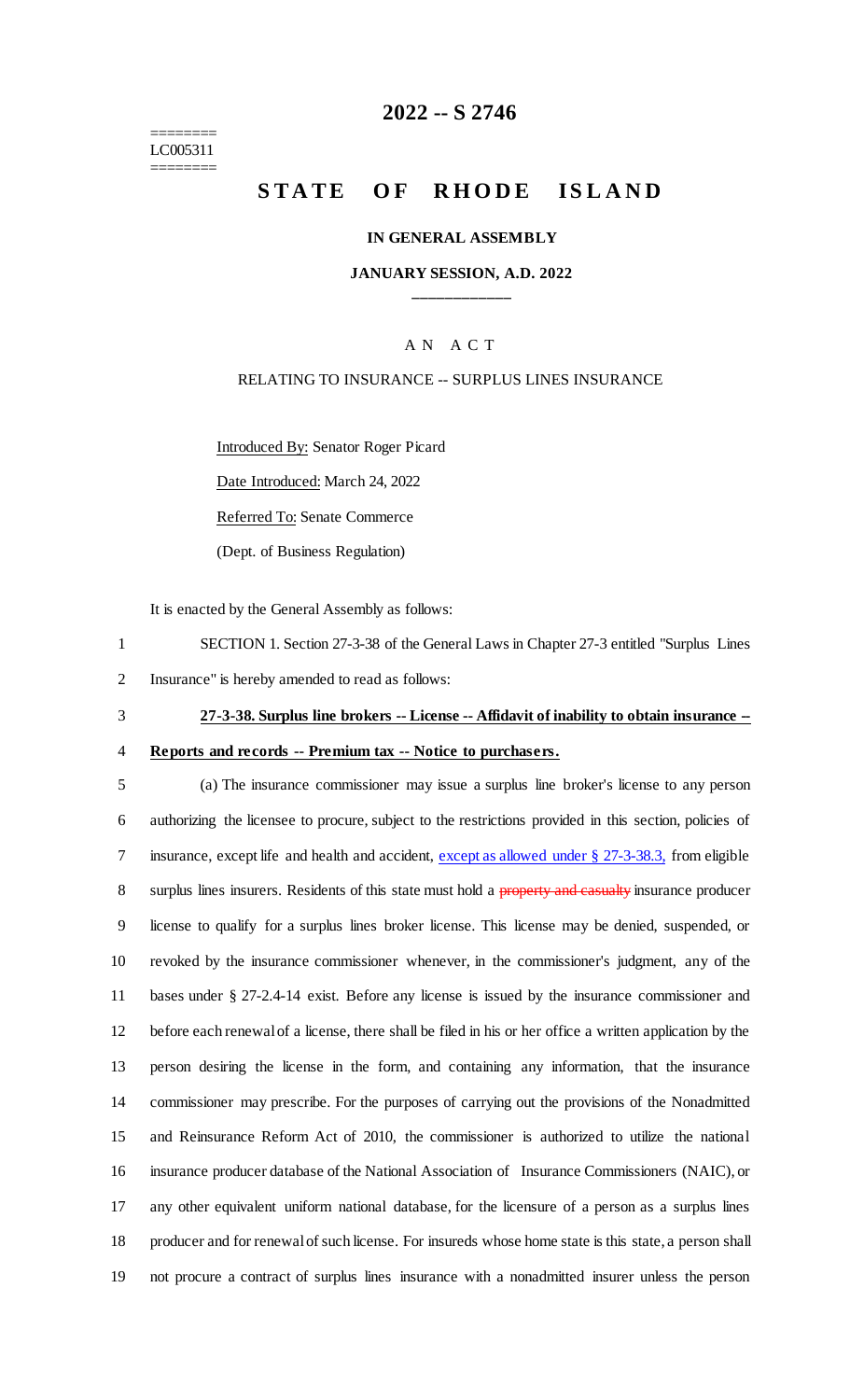possesses a current surplus lines insurance license issued by the commissioner.

 (b) A Rhode Island resident business entity acting as a surplus line broker may elect to obtain a surplus line broker license. Application shall be made using the uniform business entity application. Prior to approving the application, the commissioner shall find both of the following:

(1) The business entity has paid the appropriate fees.

 (2) The business entity has designated a licensed surplus line broker responsible for the business entity's compliance with the insurance laws and rules of this state.

 (c) When any policy of insurance is procured under the authority of that license, there shall be executed, both by the licensee and by the insured, affidavits setting forth facts showing that the insured, or a licensed Rhode Island producer, were unable, after diligent effort, to procure from no less than three (3) admitted insurers the full amount of insurance required to protect the property owned or controlled by the insured or the risks insured. Provided, however, the aforementioned affidavit shall not be required when insuring the following interest: amusement parks and devices, environmental improvement and/or remediation sites, vacant property or property under renovation, demolition operations, event cancellation due to weather, railroad liability, discontinued products, fireworks and pyrotechnics, warehouseman's legal liability, excess property coverage, private flood, and contingent liability. In addition, no such affidavit is required for exempt commercial purchasers as defined by the Nonadmitted and Reinsurance Reform Act of 2010. For purposes of this section, residual market mechanisms shall not be considered authorized insurers. Prior to renewing, continuing, or extending any policy, the licensed surplus line broker must confirm that the insurer is on the insurance commissioner's list of approval surplus line insurers in this state.

 (d) The licensee shall keep a complete and separate record of all policies procured from approved surplus lines insurers under the license and these records shall be open to the examination of both the insurance commissioner and tax administrator at all reasonable times and shall show the exact amount of each kind of insurance permitted under this section which has been procured for each insured; the gross premiums charged by the insurers for each kind of insurance permitted under this section which were returned to each insured; the name of the insurer or insurers which issued each of these policies; the effective dates of these policies; and the terms for which these policies were issued. The licensee shall file a yearly report with the insurance commissioner on a form prescribed by the insurance commissioner showing the business procured under the surplus line license for the preceding calendar year, and the report shall be due annually on or before April 1.

(e) Every person, firm, or corporation licensed pursuant to the provisions of this section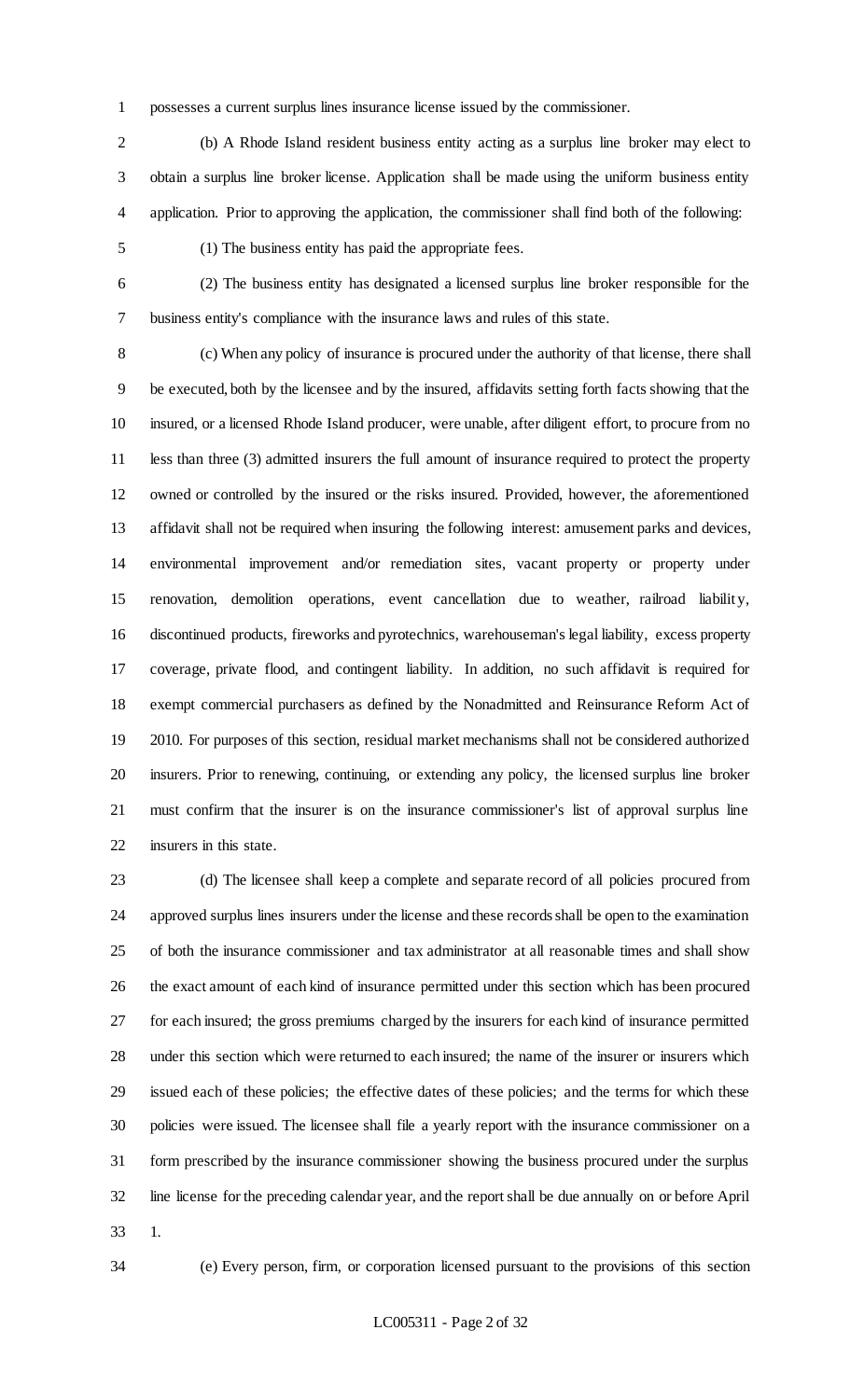shall file with the insurance commissioner, at the time of the insurance producer license renewal, sufficient information, as determined by the insurance commissioner, whether a licensee or a person acting on the licensee's behalf, has paid to the tax administrator, for all policies procured by the licensee pursuant to the license during the next preceding calendar year, a tax, computed at the rate of four percent (4%) on the gross premiums charged the insured by the insurers, less the amount of premiums returned to the insured.

 (f) Every application form for insurance from a surplus lines insurer, every affidavit form executed by the insured, and every policy (on its front and declaration pages) issued by the surplus lines insurer, shall contain in ten-point (10) type the following notice:

NOTICE

 THIS INSURANCE CONTRACT HAS BEEN PLACED WITH AN INSURER NOT LICENSED TO DO BUSINESS IN THE STATE OF RHODE ISLAND BUT APPROVED AS A SURPLUS LINES INSURER. THE INSURER IS NOT A MEMBER OF THE RHODE ISLAND INSURERS INSOLVENCY FUND. SHOULD THE INSURER BECOME INSOLVENT, THE PROTECTION AND BENEFITS OF THE RHODE ISLAND INSURERS INSOLVENCY FUND ARE NOT AVAILABLE.

 SECTION 2. Section 27-4.4-4 of the General Laws in Chapter 27-4.4 entitled "The Standard Nonforfeiture Law for Individual Deferred Annuities" is hereby amended to read as follows:

#### **27-4.4-4. Minimum values.**

 (a) The minimum values as specified in §§ 27-4.4-5 -- 27-4.4-8 and 27-4.4-10 of any paid- up annuity, cash surrender, or death benefits available under an annuity contract shall be based upon minimum nonforfeiture amounts as defined in this section.

 (b) The minimum nonforfeiture amount at any time at or prior to the commencement of any annuity payments shall be equal to an accumulation up to that time at rates of interest as provided in subsection (d) of this section, the net considerations as defined in this section paid prior to that time, decreased by the sum of:

 (1) Any prior withdrawals from or partial surrenders of the contract accumulated at rates of interest as provided in subsection (d) of this section; and

 (2) The amount of any indebtedness to the company on the contract, including interest due and accrued;

 (3) An annual contract charge of fifty dollars (\$50.00), accumulated at rates of interest as provided in subsection (d) of this section; and

(4) Any premium tax paid by the company for the contract, accumulated at rates of interest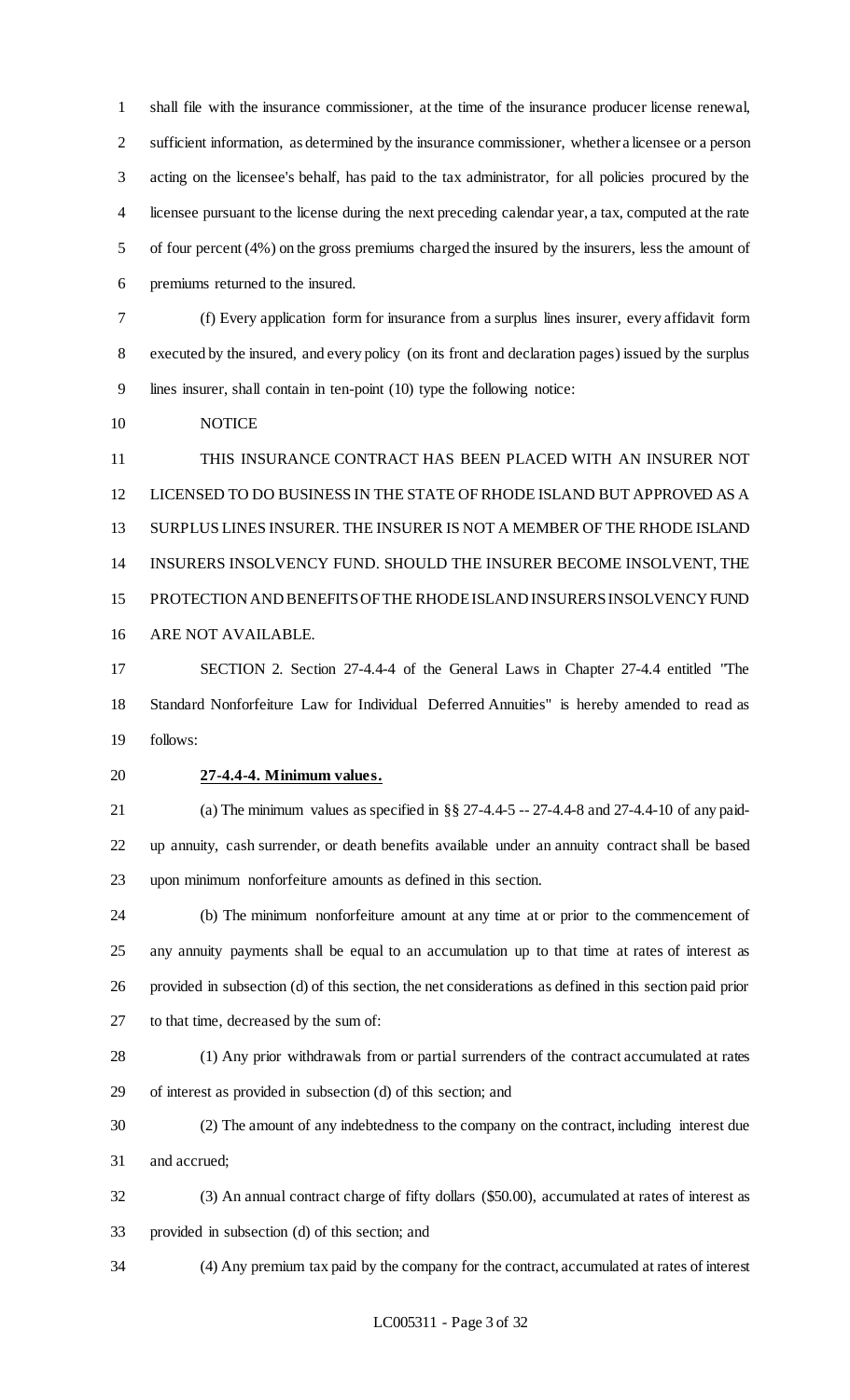as provided in subsection (d) of this section.

 (c) The net considerations for a given contract year used to define the minimum nonforfeiture amount shall be an amount equal to eighty-seven and one-half percent (87.5%) of the gross considerations credited to the contract during that contract year.

 (d) The interest rate used in determining minimum nonforfeiture amounts shall be an annual rate of interest determined as the lesser of three percent (3%) per annum and the following, which shall be specified in the contract if the interest rate will be reset:

 (1) The five (5) year Constant Maturity Treasury Rate reported by the Federal Reserve as 9 of a date, or average over a period, rounded to the nearest one twentieth of one percent  $(1/20\%)$ , specified in the contract no longer than fifteen (15) months prior to the contract issue date or redetermination date under subdivision (4) of this subsection;

(2) Reduced by one hundred twenty-five (125) basis points;

13 (3) Where the resulting interest rate is not less than one percent (1%) fifteen (15) basis points (0.15%); and

 (4) The interest rate shall apply for an initial period and may be redetermined for additional periods. The redetermination date, basis and period, if any, shall be stated in the contract. The basis is the date or average over a specified period that produces the value of the five (5) year Constant Maturity Treasury Rate to be used at each redetermination date.

 (e) During the period or term that a contract provides substantive participation in an equity 20 indexed benefit, it may increase the reduction described in subsection  $(d)(2)$  of this section above by up to an additional one hundred (100) basis points to reflect the value of the equity index benefit. The present value at the contract issue date, and at each redetermination date thereafter, of the additional reduction shall not exceed the market value of the benefit. The commissioner of insurance may require a demonstration that the present value of the reduction does not exceed the market value of the benefit. Lacking such a demonstration that is acceptable to the commissioner, the commissioner may disallow or limit the additional reduction.

 (f) The commissioner of insurance may adopt rules to implement the provisions of subsection (e) of this section and to provide for further adjustments to the calculation of minimum nonforfeiture amounts for contracts that provide substantive participation in an equity index benefit and for other contracts that the commissioner determines adjustments are justified.

 SECTION 3. Section 27-7.1-11.1 of the General Laws in Chapter 27-7.1 entitled "Workers' Compensation Insurance" is hereby amended to read as follows:

#### **27-7.1-11.1. Challenge and review of application of rating system.**

(a) An advisory organization and every insurer subject to this chapter which makes its own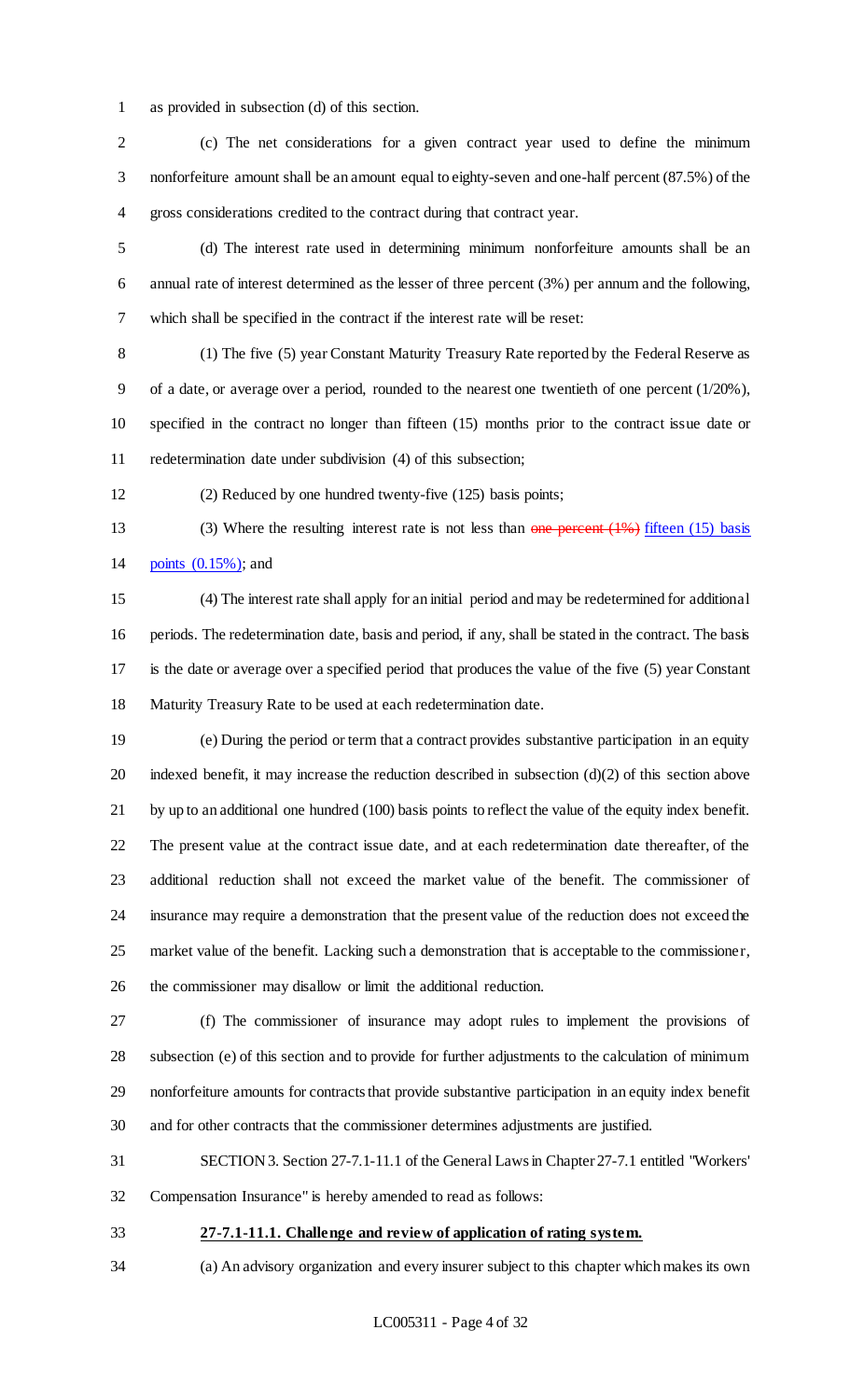rate shall provide within this state reasonable means where any person aggrieved by the application 2 of its rating system may upon that person's written request be heard in person or by the person's 3 authorized representative representative's written request to review the manner in which the rating system has been applied in connection with the insurance afforded the aggrieved person.

 (b) Any party affected by the action of an advisory organization or the insurer may, within thirty (30) days after written notice of that action, make application, in writing, for an appeal to the director, setting forth the basis for the appeal and the grounds to be relied upon by the applicant. If the advisory organization or insurer fails to grant or reject the request within thirty (30) days after it is made, the applicant may proceed in the same manner as if the application has been rejected.

 (c) The director shall review the application and, if the director finds that the application is made in good faith and that it sets forth on its face grounds which reasonably justify holding a hearing, the director shall conduct a hearing held not less than ten (10) days after written notice to the applicant and to an advisory organization or insurer. The director, after a hearing, shall affirm or reverse the action of an advisory organization or insurer.

 (d) If, after a hearing held under this section, it is determined that the rates charged by an insurer are in excess of the appropriate rate, the overcharge shall be refunded to the insured.

 SECTION 4. Section 27-29-4 of the General Laws in Chapter 27-29 entitled "Unfair Competition and Practices" is hereby amended to read as follows:

# **27-29-4. Unfair methods of competition and unfair or deceptive acts or practices defined.**

 The following are defined as unfair methods of competition and unfair and deceptive acts or practices in the business of insurance:

 (1) Misrepresentations and false advertising of policies or contracts. Making, issuing, circulating, or causing to be made, issued, or circulated, any estimate, illustration, circular, or statement, sales presentation, omission, or comparison misrepresenting the terms of any policy issued or to be issued or the benefits, conditions, or advantages promised by any policy or the dividends or share of the surplus to be received on any policy, or making any false or misleading statement as to the dividends or share of surplus previously paid on any policy, or making any misleading representation or any misrepresentation as to the financial condition of any insurer, or as to the legal reserve system upon which any life insurer operates, or using any name or title of any policy or class of policies misrepresenting the true nature of that policy or class of policies, or making any misrepresentation to any policyholder insured in any company including any intentional misquote of a premium rate, for the purpose of inducing or tending to induce the policyholder to lapse, forfeit, or surrender his or her insurance, or misrepresenting for the purpose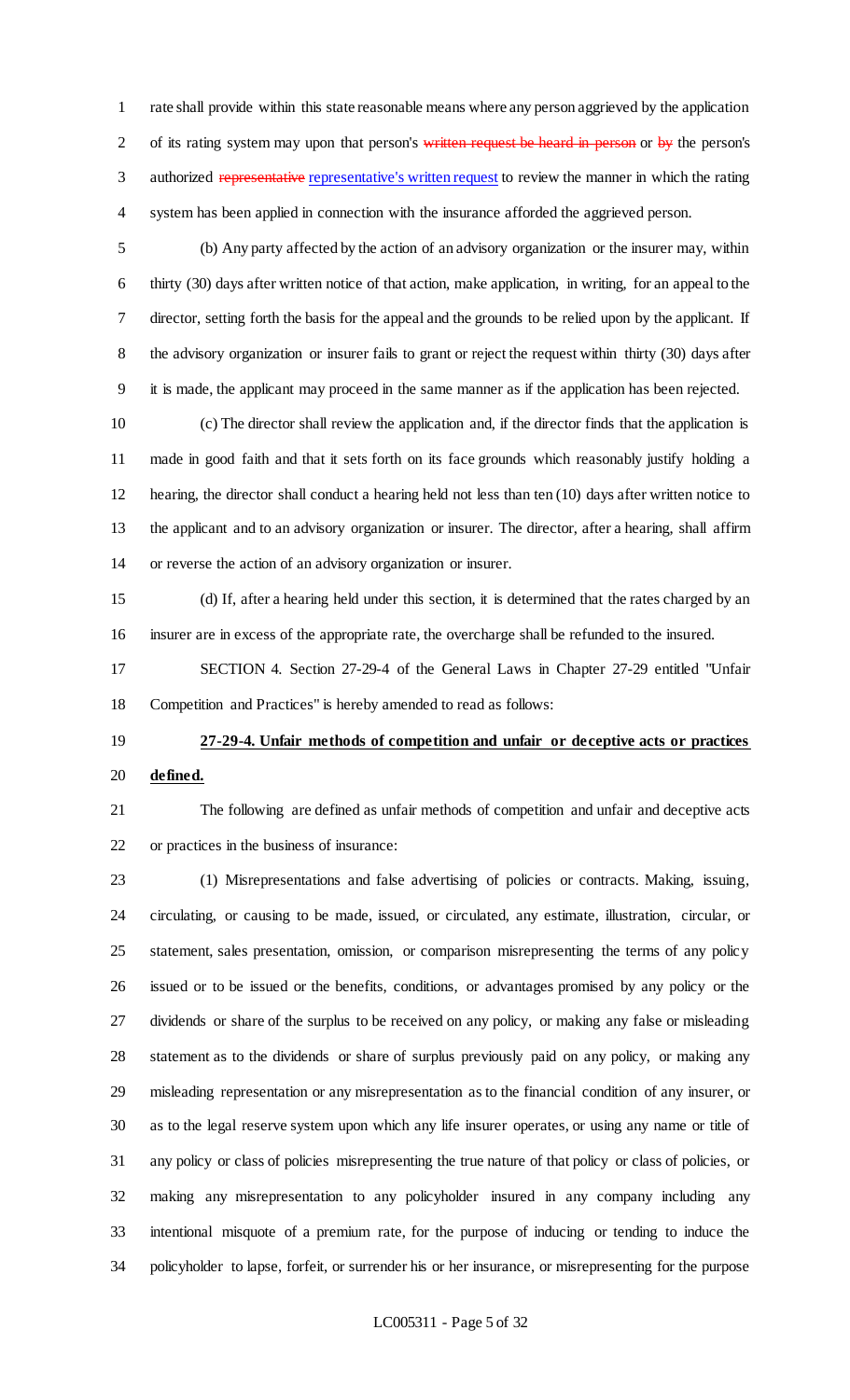of effecting a pledge or assignment of or effecting a loan against any policy, or misrepresenting any policy as being share or stock;

 (2) False information and advertising generally. Making, publishing, disseminating, circulating, or placing before the public or causing, directly or indirectly, to be made, published, disseminated, circulated, or placed before the public in a newspaper, magazine, or other publication, or in the form of a notice, circular, pamphlet, letter, or poster, or over any radio or television station, or in any other way, an advertisement, announcement, or statement containing any assertion, representation, or statement with respect to the business of insurance or with respect to any person in the conduct of his or her insurance business that is untrue, deceptive, or misleading; (3) Defamation. Making, publishing, disseminating, or circulating, directly or indirectly,

 or aiding, abetting, or encouraging the making, publishing, disseminating, or circulating of any oral or written statement or any pamphlet, circular, article of literature that is false or maliciously critical of or derogatory to the financial condition of an insurer, and that is calculated to injure any person engaged in the business of insurance;

 (4) Boycott, coercion, and intimidation. Entering into any agreement to commit, or by any concerted action committing, any act of boycott, coercion, or intimidation resulting in or tending to result in unreasonable restraint of, or monopoly in, the business of insurance;

 (5)(i) False financial statements. Knowingly filing with any supervisory or other public official, or knowingly making, publishing, disseminating, circulating, or delivering to any person, or placing before the public or causing directly or indirectly, to be made, published, disseminated, circulated, delivered to any person, or placed before the public any false material statement of financial condition of an insurer; or

 (ii) Knowingly making any false entry of a material fact in any book, report, or statement of any insurer or knowingly omitting to make a true entry of any material fact pertaining to the business of the insurer in any book, report, or statement of the insurer;

 (6) Stock operations and advisory board contracts. Issuing or delivering or permitting agents, officers, or employees to issue or deliver agency company stock or other capital stock, or benefit certificates or shares in any common law corporation, or securities of any special or advisory board contracts or other contracts of any kind promising returns and profits as an inducement to insurance;

 (7)(i) Unfair discrimination. Making or permitting any unfair discrimination between individuals of the same class and equal expectation of life in the rates charged for any policy of life insurance or of life annuity or in the dividends or other benefits payable on any such policy or life annuity, or in any other of the terms and conditions of the policy;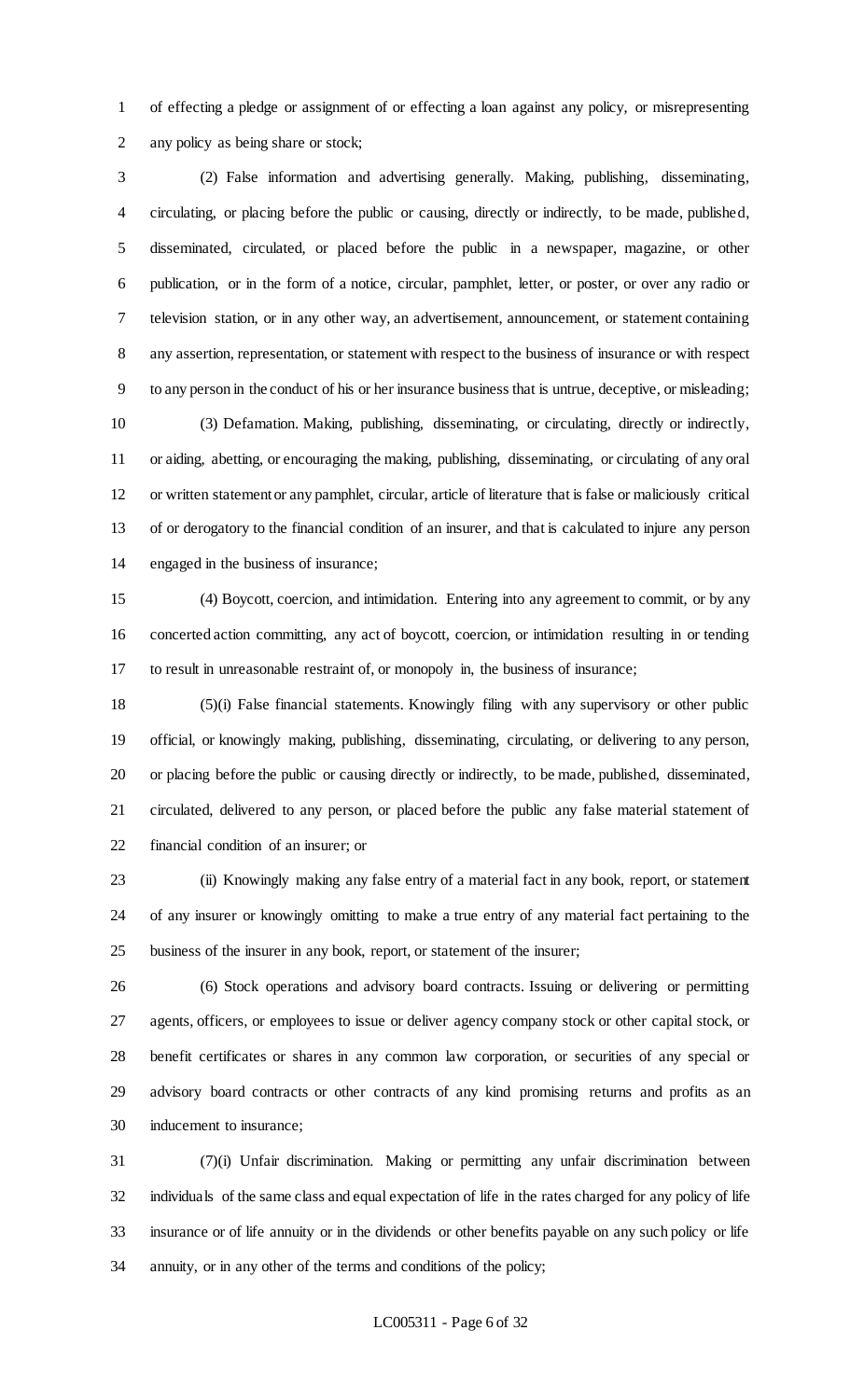(ii) Making or permitting any unfair discrimination between individuals of the same class and of essentially the same hazard in the amount of premium, policy fees, or rates charged for any policy or contract of accident or health insurance or in the benefits payable under any policy or contract, or in any of the terms or conditions of that policy, or in any other manner;

 (iii) Making or permitting any unfair discrimination between individuals or risks of the same class and of essentially the same hazards by refusing to issue, refusing to renew, canceling, or limiting the amount of insurance coverage on a property or casualty risk because of the geographic location of the risk, unless:

 (A) The refusal, cancellation, or limitation is for a business purpose that is not a pretext for unfair discrimination; or

(B) The refusal, cancellation, or limitation is required by law or regulation;

 (iv) Making or permitting any unfair discrimination between individuals or risks of the same class and of essentially the same hazards by refusing to issue, refusing to renew, canceling, or limiting the amount of insurance coverage on a residential property risk, or the personal property contained in the residential property risk, because of the age of the residential property, unless:

 (A) The refusal, cancellation, or limitation is for a business purpose that is not a pretext for unfair discrimination; or

(B) The refusal, cancellation, or limitation is required by law or regulation;

 (v) Refusing to insure, refusing to continue to insure, or limiting the amount of coverage available to an individual because of the sex or marital status of the individual; nothing in this subsection shall prohibit an insurer from taking marital status into account for the purpose of defining persons eligible for dependent benefits;

 (vi) To terminate, or to modify coverage, or to refuse to issue or refuse to renew any property or casualty policy solely because the applicant or insured or any employee of either is mentally or physically impaired; provided, that this subsection shall not apply to accident and health insurance sold by a casualty insurer and, provided that this subsection shall not be interpreted to modify any other provision of law relating to the termination, modification, issuance or renewal of any insurance policy or contract; or

 (vii) Making or permitting any unfair discrimination by treating persons in a domestic partnership as defined in § 27-29-2, differently than persons in a marriage for the purposes of premiums, policy fees, or rates charged for policies of casualty, fire, homeowners, accident and sickness, marine, or automobile insurance;

 (8)(i) Rebates. Except as otherwise expressly provided by law, knowingly permitting or offering to make or making any policy or agreement as to the policy other than as plainly expressed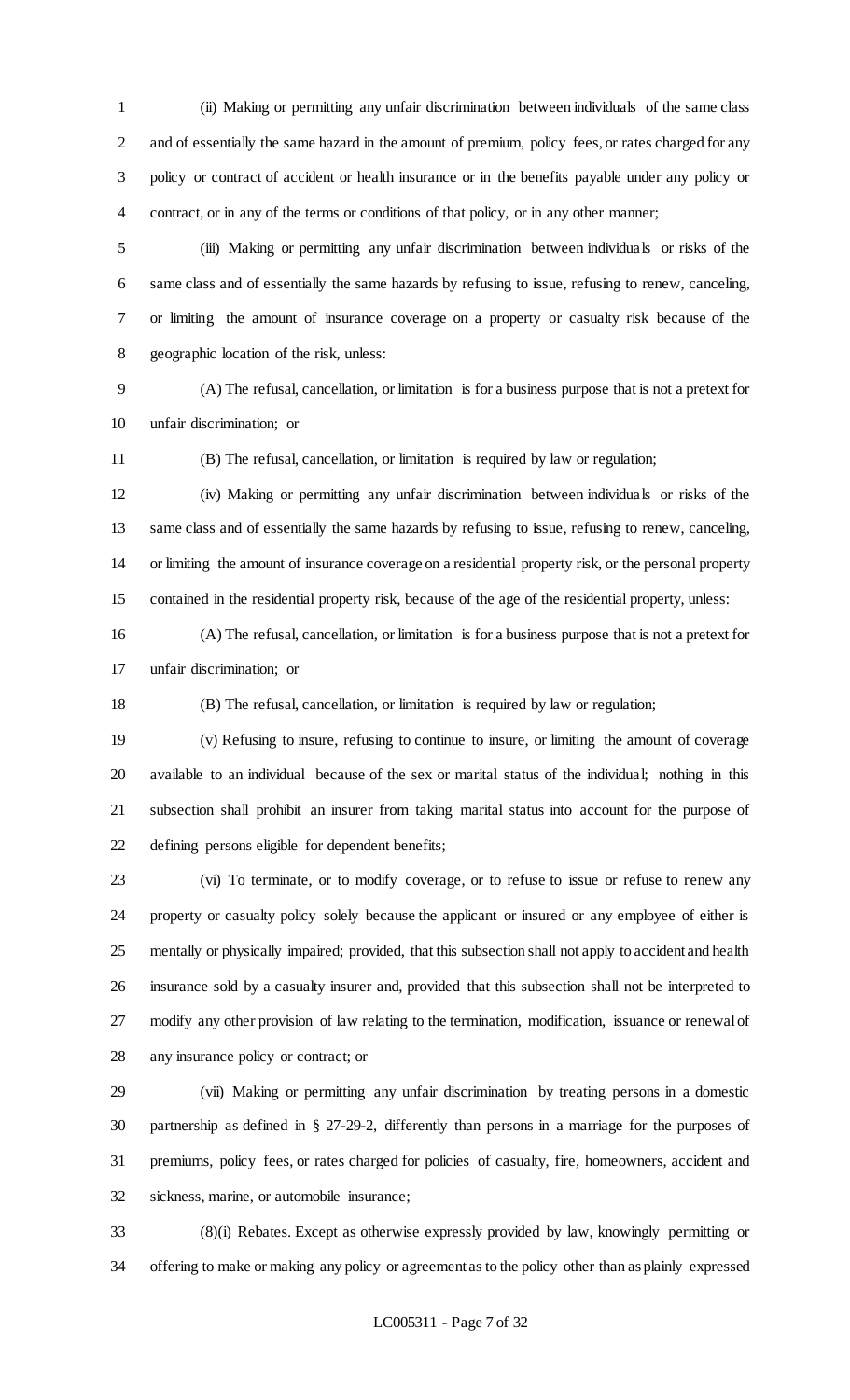in the policy issued on it, or paying or allowing or giving or offering to pay, allow, or give, directly or indirectly, as inducement to the policy, any rebate of premiums payable on the policy, or any special favor or advantage in the dividends or other benefits on the policy, or any valuable consideration or inducement not specified in the policy, or giving, selling, or purchasing or offering to give, sell, or purchase as inducement to the policy, or in connection with the policy, any stocks, bonds, or other securities of any insurance company or other corporation, association, or partnership, or any dividends or profits accrued on the security, or anything of value not specified in the policy;

 (ii) Nothing in subdivision (7) of this section or paragraph (i) of this subdivision shall be construed as including within the definition of discrimination or rebates any of the following practices:

 (A) In the case of any contract of life insurance policies or life annuity, annuities paying bonuses to policyholders or abating their premiums in whole or in part out of surplus accumulated from nonparticipating insurance; provided, that any bonuses or abatement of premiums shall be fair and equitable to policyholders and for the best interests of the company and its policyholders;

 (B) In the case of life insurance policies issued on the industrial debit plan, making allowance to policyholders who have continuously for a specified period made premium payments directly to an office of the insurer in an amount that fairly represents the saving in collection 19 expenses; and

 (C) Readjustment of the rate of premium for a group insurance policy based on the loss or expense experience under it, at the end of the first or any subsequent policy year of insurance under the policy, which may be made retroactive only for the policy year;

(D) Engaging in an arrangement that would not violate § 106 of the Bank Holding

24 Company Act Amendments of 1972 (12 U.S.C. 1972), as interpreted by the Board of Governors of

25 the Federal Reserve System, or  $\S$  5(q) of the Home Owners' Loan Act, 12 U.S.C. 1464(q);

(E) The offer or provision by insurers or producers, by or through employees, affiliates or

27 third-party representatives, of value-added products or services at no or reduced cost when such

products or services are not specified in the policy of insurance if the product or service:

- (I) Relates to the insurance coverage; and
- (II) Is primarily designed to satisfy one or more of the following:
- (aa) Provide loss mitigation or loss control;
- (bb) Reduce claim costs or claim settlement costs;
- (cc) Provide education about liability risks or risk of loss to persons or property;
- (dd) Monitor or assess risk, identify sources of risk, or develop strategies for eliminating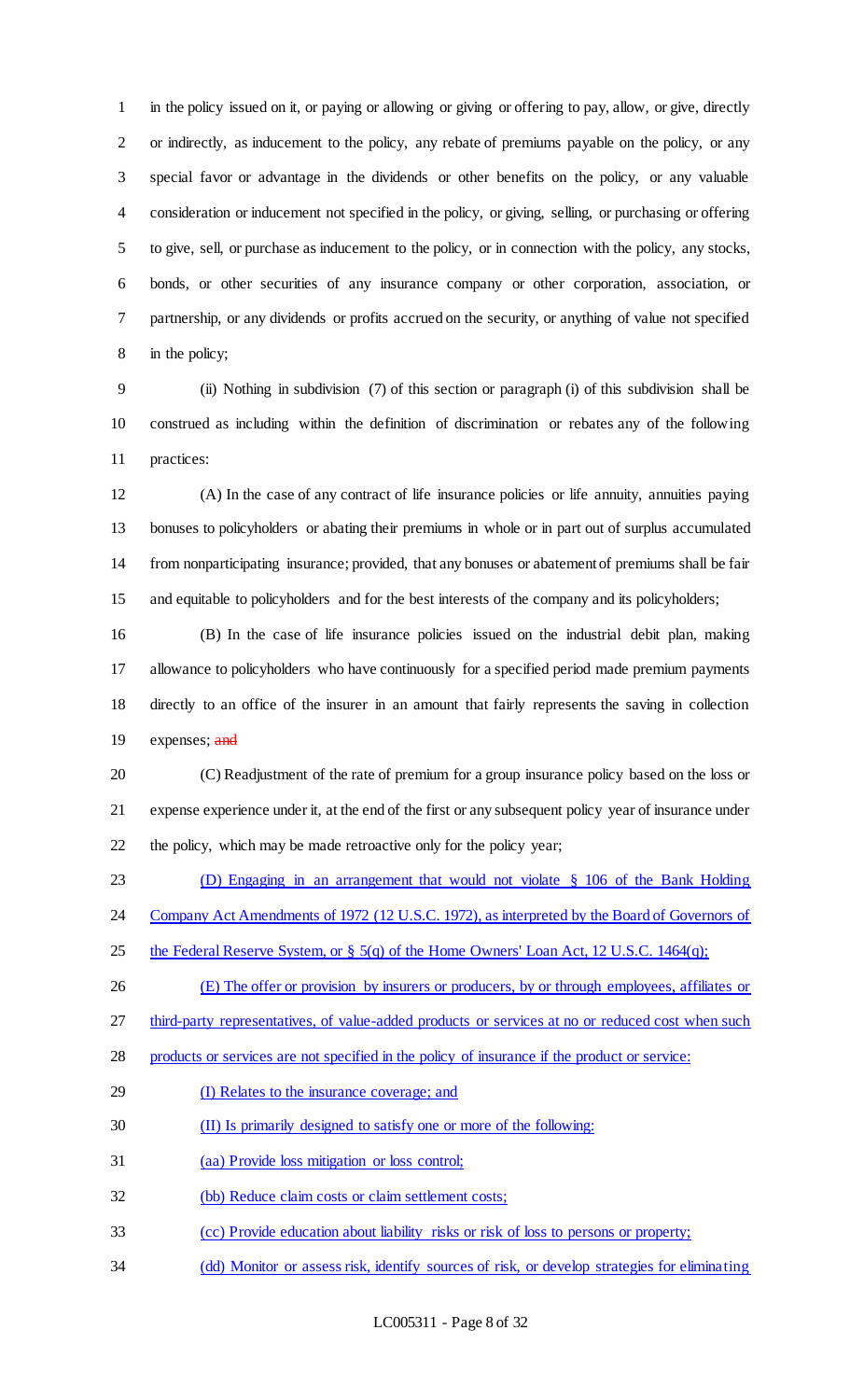1 or reducing risk;

| $\overline{2}$ | (ee) Enhance health;                                                                                        |
|----------------|-------------------------------------------------------------------------------------------------------------|
| 3              | (ff) Enhance financial wellness through items such as education or financial planning                       |
| 4              | services;                                                                                                   |
| 5              | (gg) Provide post-loss services;                                                                            |
| 6              | (hh) Incent behavioral changes to improve the health or reduce the risk of death or disability              |
| 7              | of a customer (defined for purposes of this subsection as policyholder, potential policyholder,             |
| 8              | certificate holder, potential certificate holder, insured, potential insured or applicant); or              |
| 9              | (ii) Assist in the administration of the employee or retiree benefit insurance coverage.                    |
| 10             | (III) The cost to the insurer or producer offering the product or service to any given                      |
| 11             | customer must be reasonable in comparison to that customer's premiums or insurance coverage for             |
| 12             | the policy class.                                                                                           |
| 13             | (IV) If the insurer or producer is providing the product or service offered, the insurer or                 |
| 14             | producer must ensure that the customer is provided with contact information to assist the customer          |
| 15             | with questions regarding the product or service.                                                            |
| 16             | (V) The commissioner may adopt regulations when implementing the permitted practices                        |
| 17             | set forth in this statute to ensure consumer protection. Such regulations, consistent with applicable       |
| 18             | law, may address, among other issues, consumer data protections and privacy, consumer disclosure            |
| 19             | and unfair discrimination.                                                                                  |
| 20             | (VI) The availability of the value-added product or service must be based on documented                     |
| 21             | objective criteria and offered in a manner that is not unfairly discriminatory. The documented              |
| 22             | criteria must be maintained by the insurer or producer and produced upon request by the                     |
| 23             | department.                                                                                                 |
| 24             | (VII) If an insurer or producer does not have sufficient evidence, but has a good-faith belief              |
| 25             | that the product or service meets the criteria in subsection $8(ii)(E)(II)$ of this section, the insurer or |
| 26             | producer may provide the product or service in a manner that is not unfairly discriminatory as part         |
| 27             | of a pilot or testing program for no more than one year. An insurer or producer must notify the             |
| 28             | department of such a pilot or testing program offered to consumers in this state prior to launching         |
| 29             | and may proceed with the program unless the department objects within twenty-one days of notice.            |
| 30             | (F)(I) Offering or giving non-cash gifts, items, or services, including meals to or charitable              |
| 31             | donations on behalf of a customer, in connection with the marketing, sale, purchase, or retention of        |
| 32             | contracts of insurance, as long as the cost does not exceed an amount determined to be reasonable           |
| 33             | by the commissioner per policy year per term. The offer must be made in a manner that is not                |
| 34             | unfairly discriminatory. The customer may not be required to purchase, continue to purchase or              |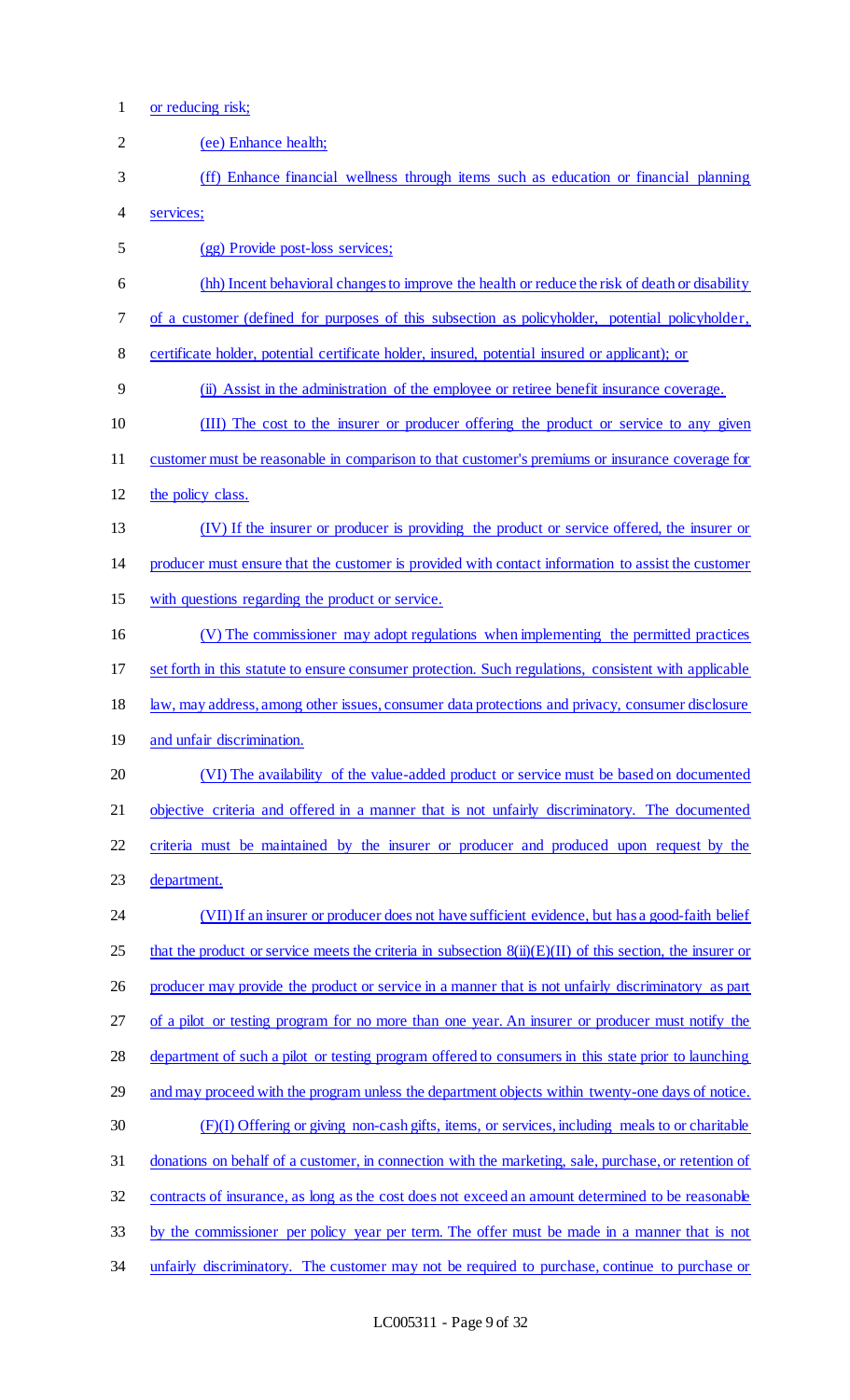renew a policy in exchange for the gift, item or service.

 (II) Offering or giving non-cash gifts, items, or services including meals to or charitable donations on behalf of a customer, to commercial or institutional customers in connection with the 4 marketing, sale, purchase, or retention of contracts of insurance, as long as the cost is reasonable in comparison to the premium or proposed premium and the cost of the gift or service is not included in any amounts charged to another person or entity. The offer must be made in a manner that is not unfairly discriminatory. The customer may not be required to purchase, continue to purchase or renew a policy in exchange for the gift, item or service. (III) Conducting raffles or drawings to the extent permitted by state law, as long as there is

 no financial cost to entrants to participate, the drawing or raffle does not obligate participants to purchase insurance, the prizes are not valued in excess of a reasonable amount determined by the commissioner and the drawing or raffle is open to the public. The raffle or drawing must be offered in a manner that is not unfairly discriminatory. The customer may not be required to purchase, continue to purchase or renew a policy in exchange for the gift, item or service.

 (iii) An insurer, producer or representative of either may not offer or provide insurance as an inducement to the purchase of another policy or otherwise use the words "free", "no cost" or words of similar import, in an advertisement.

 (9)(i) Free choice of insurance producer or insurer. When any person, firm, or corporation engaged in the business of lending money on the security of real or personal property, or in the business of negotiating, purchasing, selling, or holding loans on the security of real property, or in the business of building, selling, or financing the sale or purchase of real property, or any trustee, director, officer, agent, or other employee of that person, firm, or corporation, requires that property insurance be procured for the property, the borrower, debtor, or purchaser shall have free choice of insurance producer and insurer through or by which the insurance is to be placed or written, subject only to the right of the builder, creditor, lender, or seller:

 (A) To require evidence, to be produced at a reasonable time prior to commencement or renewal of risk, that the insurance providing reasonable coverage has been obtained in an amount equal to the amount required by the builder, creditor, lender, or seller;

 (B) To require insurance in an insurer authorized to do business and having a licensed resident insurance producer agent in this state; and

 (C) To refuse to accept insurance in a particular insurer on reasonable grounds related to solvency;

 (ii) When any contractor or subcontractor is required to procure a surety bond or policy of insurance with respect to any building or construction contract that is about to be, or that has been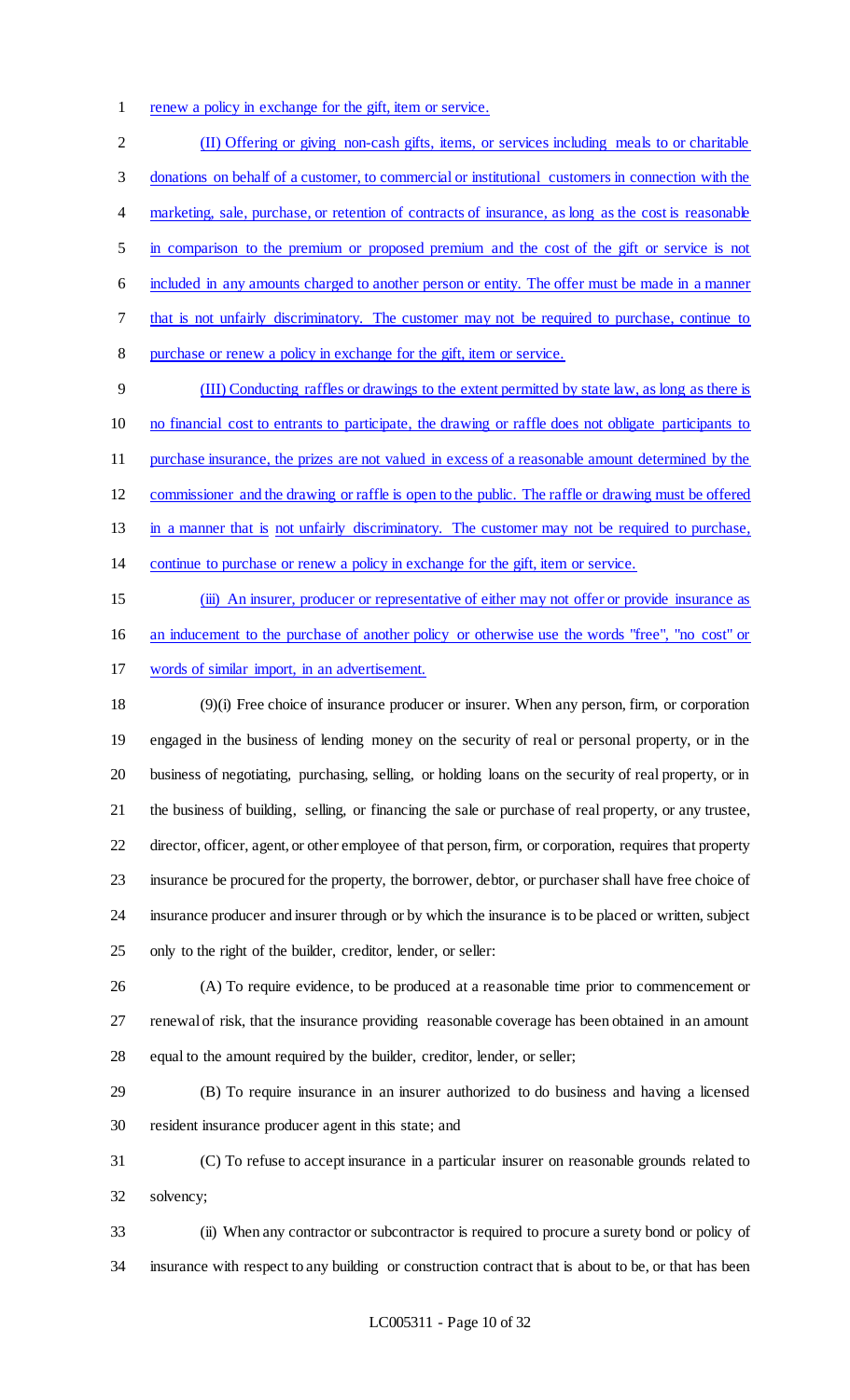bid or entered into, the contractor or subcontractor shall have free choice of insurance producer and insurer through or by which the surety bond or insurance is to be written; provided, that the owner or contractor shall have the right: (A) To require evidence, to be produced at a reasonable time prior to commencement or renewal of risk, that the insurance providing reasonable coverage has been obtained in an amount equal to the amount required by the builder, creditor, lender, or seller; (B) To require insurance in an insurer authorized to do business and having a licensed resident insurance producer in this state; and (C) To refuse to accept insurance in a particular insurer on reasonable grounds related to solvency; provided, that the owner or contractor shall have the right to approve the form, sufficiency, or manner of execution of the surety bond or policy or insurance furnished by the insurance company or insurance producer selected by the contractor or subcontractor;

12 (iii) No person who lends money or extends credit may:

 (A) Solicit insurance for the protection of real property after a person indicates interest in securing a first mortgage credit extension until that person has received a commitment in writing from the lender as to a loan or credit extension;

 (B) Unreasonably reject a policy furnished by the borrower for the protection of the property securing the creditor lien. A rejection shall not be deemed unreasonable if it is based on reasonable standards, uniformly applied, relating to the extent of coverage required and the financial soundness and the services of an insurer. The standards shall not discriminate against any particular type of insurer, nor shall the standards call for rejection of a policy because it contains coverage in addition to that required in the credit transaction;

 (C) Require that any borrower, mortgagor, purchaser, insurer, or insurance producer pay a separate charge, in connection with the handling of any policy required as security for a loan on real estate, or pay a separate charge to substitute the policy of one insurer for that of another. This subsection does not include the interest that may be charged on premium loans or premium advancements in accordance with the terms of the loan or credit document;

 (D) Use or disclose, without the prior written consent of the borrower, mortgagor, or purchaser taken at a time other than the making of the loan or extension of credit, information relative to a policy that is required by the credit transaction, for the purpose of replacing the insurance; or

 (E) Require any procedures or conditions of duly licensed insurance producers or insurers not customarily required of those insurance producers or insurers affiliated or in any way connected with the person who lends money or extends credit;

(iv) Every person who lends money or extends credit and who solicits insurance on real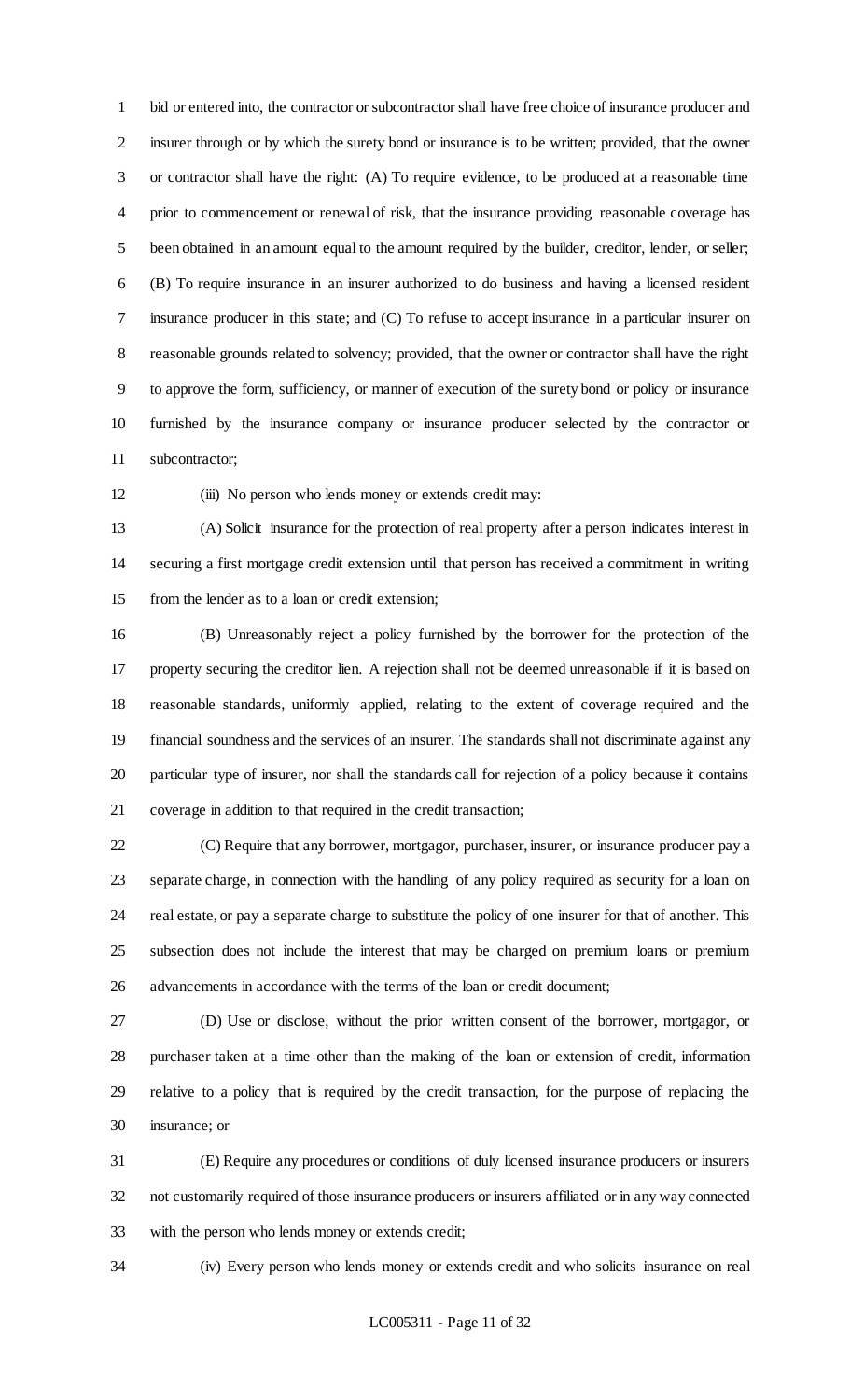and personal property subject to paragraph (iii) of this subdivision shall explain to the borrower in writing that the insurance related to the credit extension may be purchased from an insurer or insurance producer of the borrower's choice, subject only to the lender's right to reject a given insurer or insurance producer as provided in paragraph (iii)(B) of this subdivision. Compliance with disclosures as to insurance required by truth-in-lending laws or comparable state laws shall be compliance with this subsection;

 (v) This requirement for a commitment shall not apply in cases where the premium for the required insurance is to be financed as part of the loan or extension of credit involving personal property transactions;

 (vi) The commissioner shall have the power to examine and investigate those insurance- related activities of any person or insurer that the commissioner believes may be in violation of this section. Any affected person may submit to the commissioner a complaint or material pertinent to the enforcement of this section;

 (vii) Nothing in this section shall prevent a person who lends money or extends credit from placing insurance on real or personal property in the event the mortgagor, borrower, or purchaser has failed to provide required insurance in accordance with the terms of the loan or credit document; (viii) Nothing contained in this section shall apply to credit life or credit accident and health insurance.

 (10) Notice of free choice of insurance producer or insurer. Every debtor, borrower, or purchaser of property with respect to which insurance of any kind on the property is required in connection with a debt or loan secured by the property or in connection with the sale of the property, shall be informed in writing by the builder, creditor, lender, or seller, of his or her right of free choice in the selection of the insurance producer and insurer through or by which the insurance is to be placed. There shall be no interference, either directly or indirectly, with the borrower's, debtor's, or purchaser's free choice of an insurance producer and of an insurer that complies with the requirements of this section, and the builder, creditor, lender, seller, owner, or contractor shall not refuse the policy tendered by the borrower, debtor, purchaser, contractor, or subcontractor. Upon notice of any refusal of the tendered policy, the insurance commissioner shall order the builder, creditor, lender, seller, owner, or contractor to accept the tendered policy, if the commissioner determines that the refusal is not in accordance with the requirements of this section. Failure to comply with an order of the insurance commissioner shall be deemed a violation of this section;

 (11) Using insurance information to detriment of another. Whenever the instrument requires that the purchaser, mortgagor, or borrower furnish insurance of any kind on real property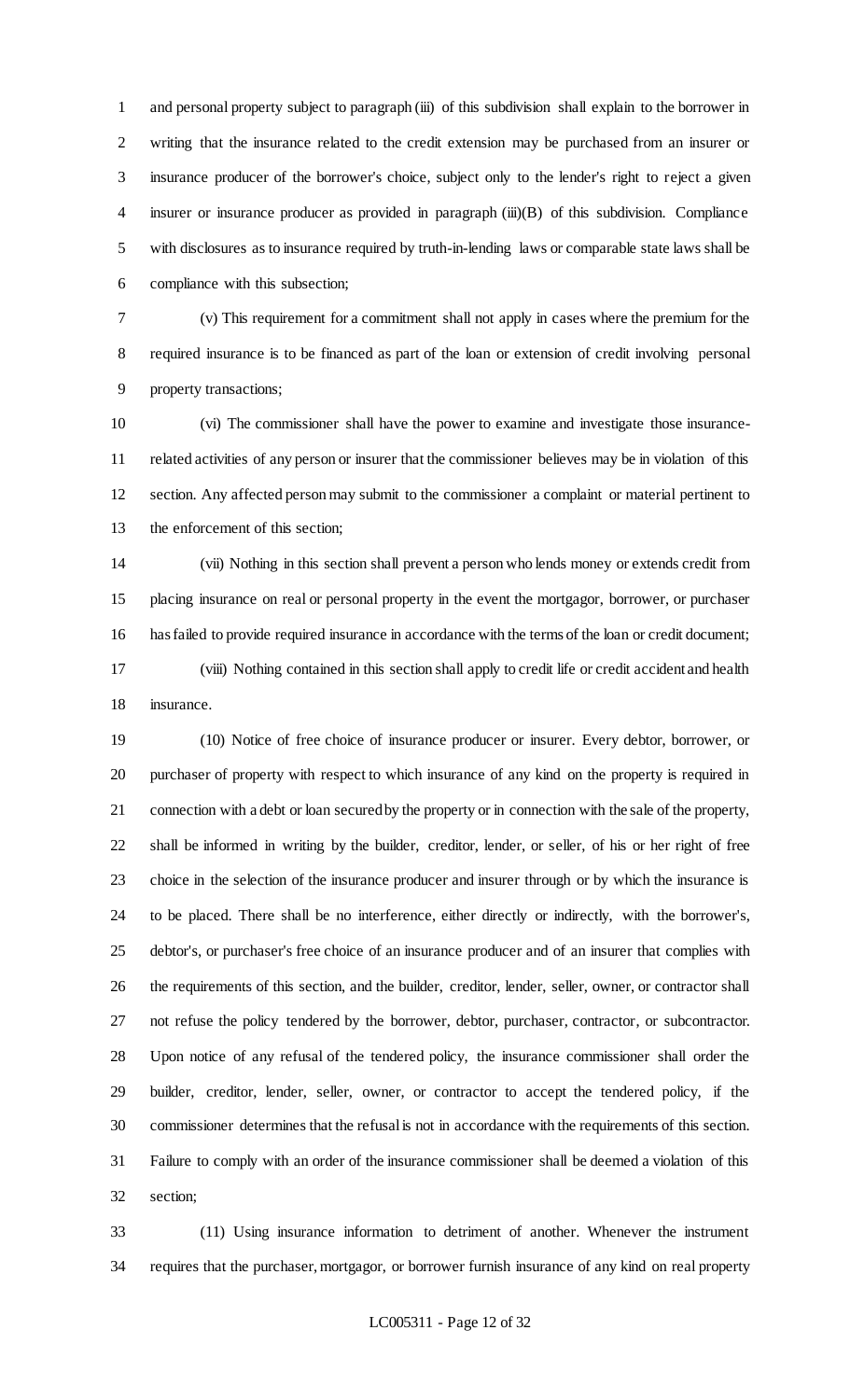being conveyed or is collateral security to a loan, the mortgagee, vendor, or lender shall refrain from disclosing or using any and all insurance information to his or her or its own advantage and to the detriment of either the borrower, purchaser, mortgagor, insurance company, or agency complying with the requirements relating to insurance;

 (12) Prohibited group enrollments. No insurer shall offer more than one group policy of insurance through any person unless that person is licensed, at a minimum, as an insurance producer. This prohibition shall not apply to employer-employee relationships, or to any of these enrollments;

 (13) Failure to maintain complaint handling procedures. No insurer shall fail to maintain a complete record of all the complaints it received since the date of its last examination pursuant to the general laws providing for examination of insurers. This record shall indicate the total number of complaints, their classification by line of insurance, the nature of each complaint, the disposition of each complaint, and the time it took to process each complaint. For the purposes of this subsection, "complaint" means any written communication primarily expressing a grievance;

 (14) Misrepresentation in insurance applications. Making false or fraudulent statements or representations on or relative to an application for a policy, for the purpose of obtaining a fee, commission, money, or other benefit from any insurers, insurance producer, or individual person; (15) Requiring that repairs be made to an automobile at a specified auto body repair shop or interfering with the insured's or claimant's free choice of repair facility. The insured or claimant shall be promptly informed by the insurer of his or her free choice in the selection of an auto body repair shop. Once the insured or claimant has advised the insurer that an auto body repair shop has been selected, the insurer may not recommend that a different auto body repair shop be selected to repair the automobile. An auto body repair shop may file a complaint with the department of business regulation alleging a violation of this subsection (15). Whenever the department of business regulation has reason to believe that an insurer has violated this subsection (15), the department shall conduct an investigation and may convene a hearing. A complaint filed by an auto body repair shop must be accompanied by a statement written and signed by the insured or claimant setting forth the factual basis of the complaint, and the insured or claimant must voluntarily appear and testify at any administrative proceedings on the complaint; and

 (16) Requiring that motor vehicle glass repair be made at a specified motor vehicle glass repair shop or interfering with the insured's or claimant's free choice of a licensed repair facility. The insured or claimant shall be promptly informed by the insurer of his or her free choice in the selection of a licensed motor vehicle glass repair shop. The insurer shall not require a person to use or employ unfair or deceptive acts or practices, threaten, coerce, or intimidate to induce a person to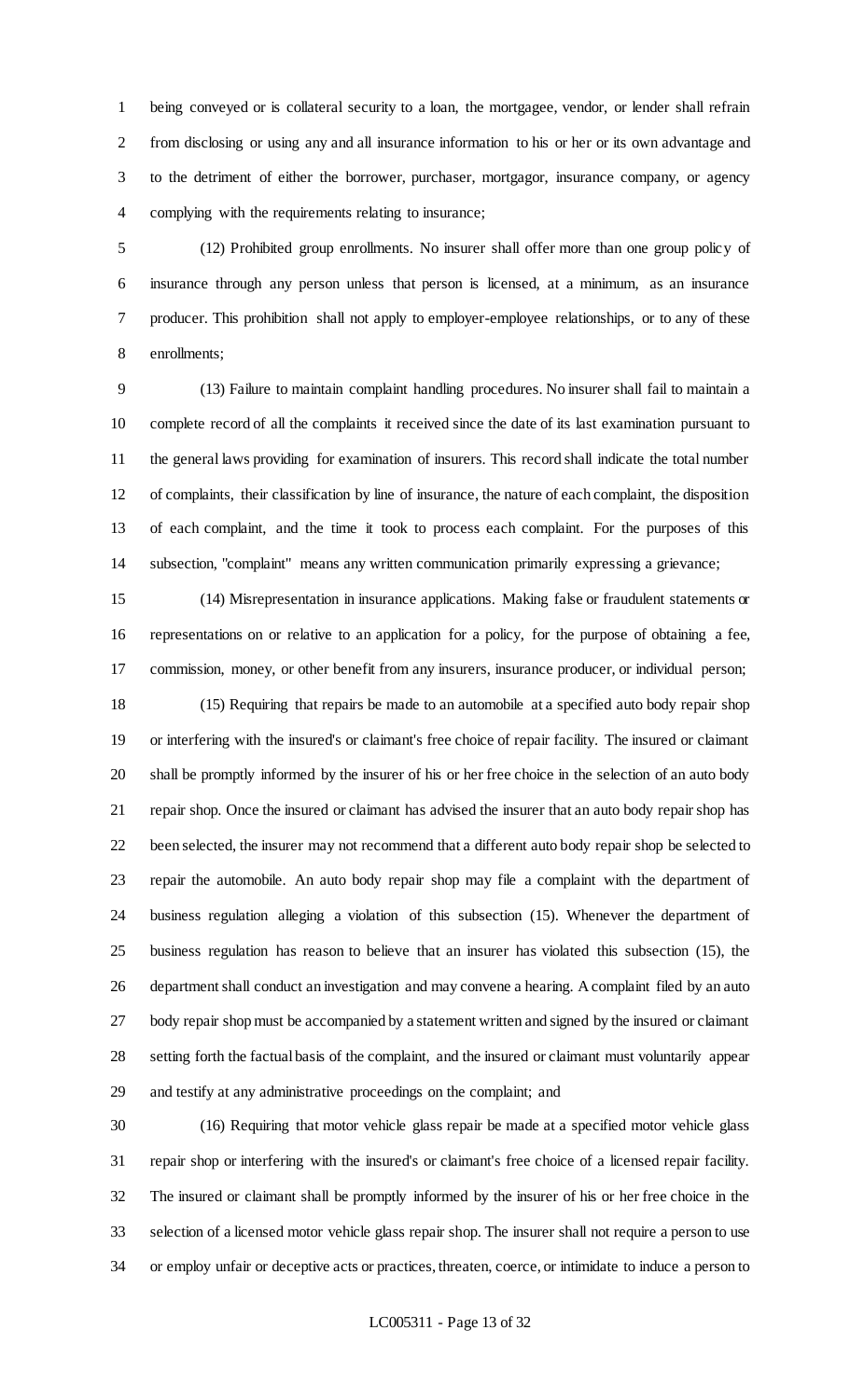use or select a particular licensed motor vehicle glass repair shop to provide motor vehicle glass repair services. An insurer shall not knowingly contract with, refer motor vehicle glass repair services to, or otherwise negotiate with an unlicensed motor vehicle glass repair shop, as defined in chapter 38.5 of title 5. Once the insured or claimant has advised the insurer that a motor vehicle glass repair shop has been selected, the insurer may not recommend that a different motor vehicle glass repair shop be selected to repair the motor vehicle glass, and an insurer shall not assign or dispatch the repair work or forward a related policy or policyholder's contact or repair scheduling information to a different licensed motor vehicle glass repair shop without the knowledge and consent of the insured. An insured may at any point in time elect to change the insured's choice of licensed motor vehicle glass repair shop. However, an insurer authorized to conduct business in the state may provide directly, or through other means, including electronic transmissions, specific, truthful, and non-deceptive information regarding the features and benefits available to the insured under the policy to assist the insured in selecting a licensed motor vehicle glass repair shop or scheduling a licensed motor vehicle glass repair shop to perform motor vehicle glass repair, or enter into any preferred provider agreements and/or participate in direct repair programs or direct repair networks with licensed motor vehicle glass repair shops. A motor vehicle glass repair shop may file a complaint with the department of business regulation alleging a violation of this subsection (16). Whenever the department of business regulation has reason to believe that an insurer has violated this subsection (16), the department shall conduct an investigation and may convene a hearing. A complaint filed by a motor vehicle glass repair shop must be accompanied by a statement written and signed by the insured or claimant setting forth the factual basis of the complaint, and the insured or claimant must voluntarily appear and testify at any administrative proceedings on the complaint.

 SECTION 5. Section 27-34.2-6 of the General Laws in Chapter 27-34.2 entitled "Long Term Care Insurance" is hereby amended to read as follows:

**27-34.2-6. Disclosure and performance standards for long-term care insurance.**

(a) The director may adopt regulations that establish:

 (1) Standards for full and fair disclosure setting forth the manner, content, and required disclosures for the sale of long term care insurance policies, terms of renewability, initial and subsequent conditions of eligibility, nonduplication of coverage provisions, coverage of dependents, preexisting conditions, termination of insurance, continuation or conversion, probationary periods, limitations, exceptions, reductions, elimination periods, requirements for replacement, recurrent conditions, and definitions of terms; and

(2) Reasonable rules and regulations that are necessary, proper, or advisable to the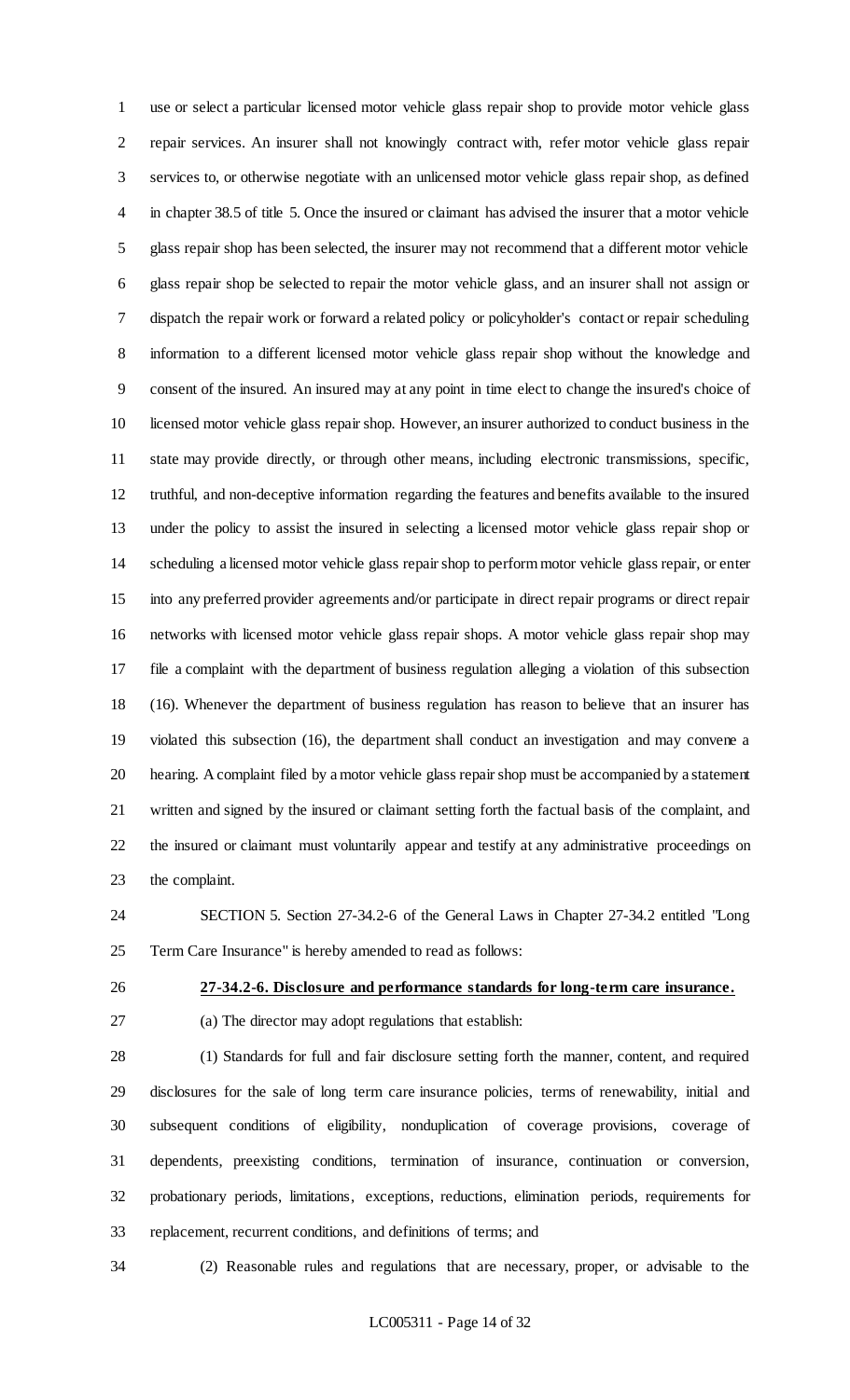administration of this chapter including the procedure for the filing or submission of policies subject to this chapter. This provision may not abridge any other authority granted the director by law.

(b) No long term care insurance policy may:

 (1) Be cancelled, nonrenewed, or terminated on the grounds of the age or the deterioration of the mental or physical health of the insured individual or certificate holder; or

 (2) Contain a provision establishing a new waiting period in the event existing coverage is converted to or replaced by a new or other form within the same company, except with respect to an increase in benefits voluntarily selected by the insured individual or group policyholder; or

 (3) Provide coverage for skilled nursing care only or provide more coverage for skilled care in a facility than coverage for lower levels of care.

(c) A long term care policy must provide:

 (1) Home health care benefits that are at least fifty percent (50%) of those provided for care in a nursing facility. The evaluation of the amount of coverage shall be based on aggregate days of care covered for home health care when compared to days of care covered for nursing home care; and

 (2) Home health care benefits which meet the National Association of Insurance Commissioners' minimum standards for home health care benefits in long term care insurance policies.

 (d)(1) No long term care insurance policy or certificate other than a policy or certificate issued to a group as defined in § 27-34.2-4(4)(i) shall use a definition of "preexisting condition" which is more restrictive than the following: "preexisting condition" means a condition for which medical advice or treatment was recommended by, or received from a provider of health care services, within six (6) months preceding the effective date of coverage of an insured person;

 (2) No long term care insurance policy or certificate other than a policy or certificate issued to a group as defined in § 27-34.2-4(4)(i) may exclude coverage for a loss or confinement which is the result of a preexisting condition, unless the loss or confinement begins within six (6) months following the effective date of coverage of an insured person;

29 (3) The director may extend the limitation periods set forth in subdivisions § 27-34.2-6(d) 30 (1) and  $(d)(2)$  of this subsection as to specific age group categories in specific policy forms upon findings that the extension is in the best interest of the public;

 (4) The definition of "preexisting condition" does not prohibit an insurer from using an application form designed to elicit the complete health history of an applicant, and, on the basis of the answers on that application, from underwriting in accordance with that insurer's established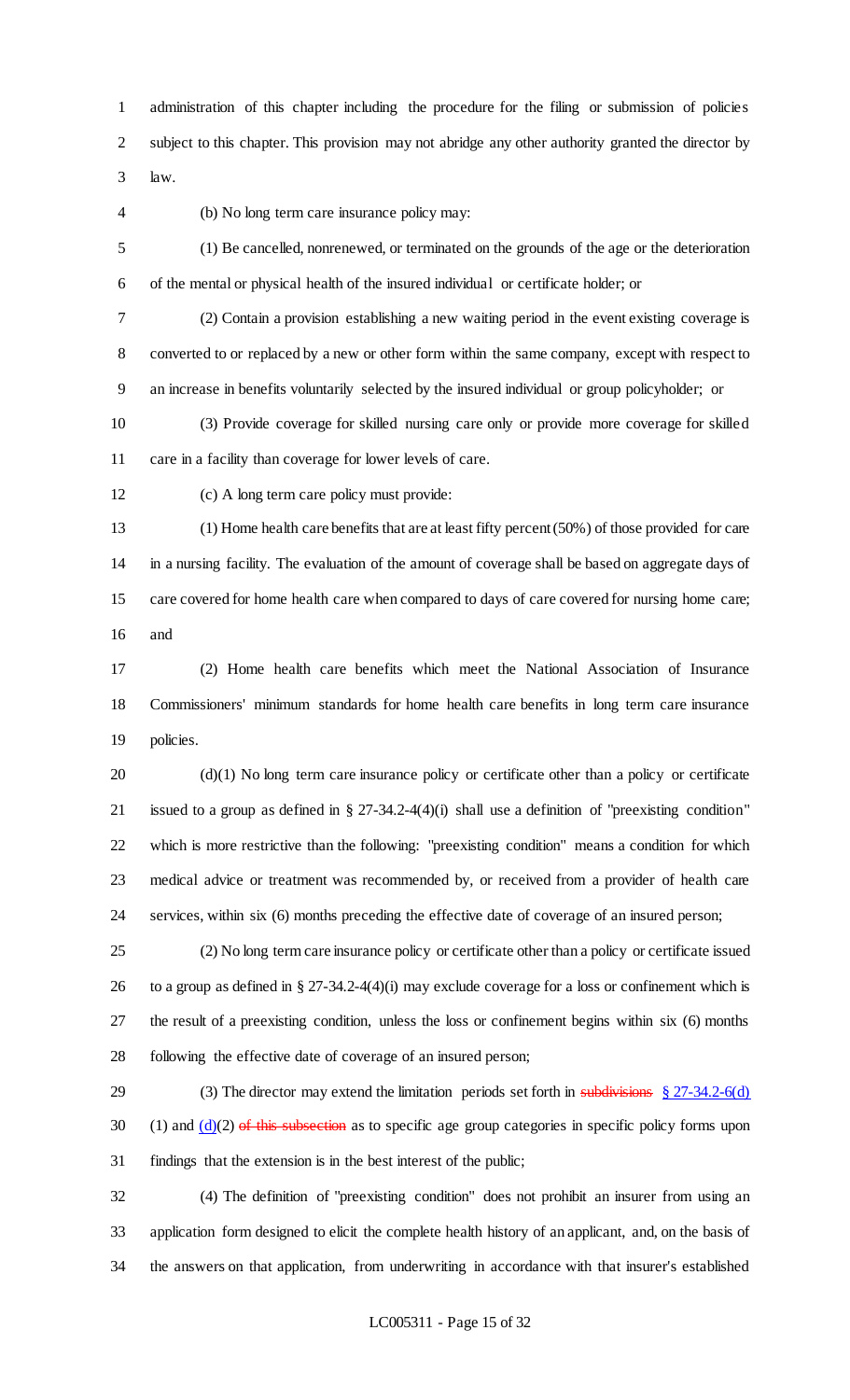underwriting standards. Unless otherwise provided in the policy or certificate, a preexisting condition, regardless of whether it is disclosed on the application, need not be covered until the 3 waiting period described in subdivision  $\S 27-34.2-6(d)(2)$  of this subsection expires. No long term care insurance policy or certificate may exclude or use waivers or riders of any kind to exclude, limit or reduce coverage or benefits for specifically named or described preexisting diseases or 6 physical conditions beyond the waiting period described in subdivision  $\S 27-34.2-6(d)(2)$  of this 7 subsection, unless the waiver or rider has been specifically approved by the director as set forth in § 27-34.2-8. This shall not permit exclusion or limitation of benefits on the basis of Alzheimer's disease, other dementias, or organic brain disorders.

 (e)(1) No long term care insurance policy may be delivered or issued for delivery in this state if the policy:

 (i) Conditions eligibility for any benefits on a prior hospitalization or institutionalization requirement; or

 (ii) Conditions eligibility for benefits provided in an institutional care setting on the receipt of a higher level of institutional care.

 (iii) Conditions eligibility for any benefits other than waiver of premium, post-confinement, post-acute care or recuperative benefits on a prior institutionalization requirement.

18  $(2)(i)$  A long-term care insurance policy containing post-confinement, post-acute care or 19 recuperative benefits shall clearly label in a separate paragraph of the policy or certificate entitled 20 "Limitations or Conditions on Eligibility for Benefits" such limitations or conditions, including any 21 required number of days of confinement or rider shall not condition eligibility for non-institutional benefits on the prior or continuing receipt of skilled care services.

23 (ii) A long-term care insurance policy or rider that conditions eligibility of noninstitutional 24 benefits on the prior receipt of institutional care shall not require a prior institutional stay of more 25 than thirty (30) days.

 (3) No long-term insurance policy or rider that provides benefits only following institutionalization shall condition such benefits upon admission to a facility for the same or related conditions within a period of less than thirty (30) days after discharge from the institution.

 (f) The commissioner may adopt regulations establishing loss ratio standards for long term care insurance policies provided that a specific reference to long term care insurance policies is contained in the regulation.

32 (g) Right to return -- Free look. Long term care insurance applicants shall have the right to return the policy or certificate within thirty (30) days of its delivery and to have the premium 34 refunded if, after examination of the policy or certificate, the applicant is not satisfied for any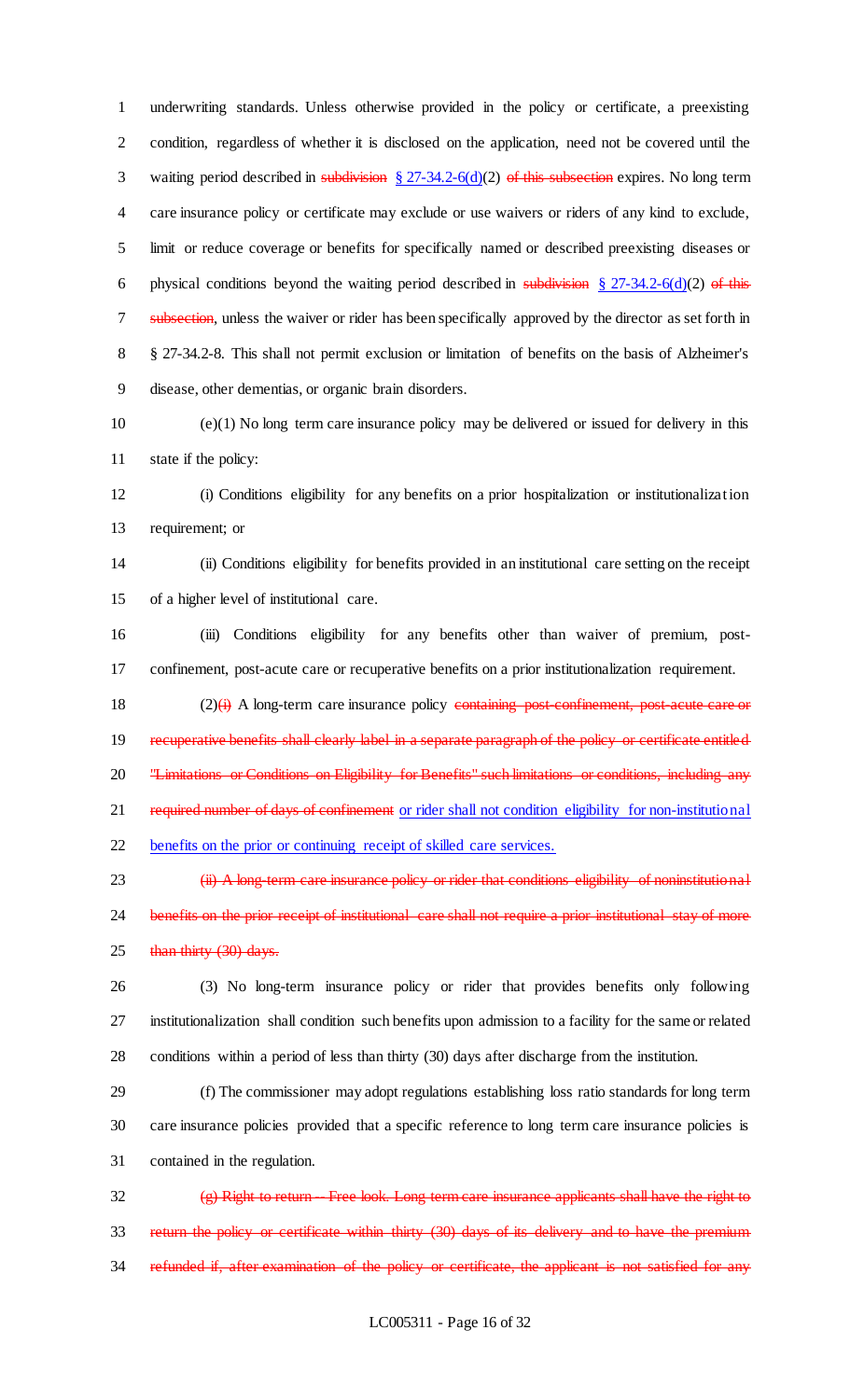reason. Long term care insurance policies and certificates shall have a notice prominently printed 2 on the first page or attached to the policy or certificate stating in substance that the applicant shall have the right to return the policy or certificate within thirty (30) days of its delivery and to have 4 the premium refunded if, after examination of the policy or certificate other than a certificate issued 5 pursuant to a policy issued to a group defined in § 27-34.2-4(4)(i), the applicant is not satisfied for any reason. This subsection shall also apply to denials of applications and any refund must be made within thirty (30) days of the return or denial.

8 (g) $(1)$  Long-term care insurance applicants shall have the right to return the policy, certificate or rider to the company or an agent/insurance producer of the company within thirty (30) days of its receipt and to have the premium refunded if, after examination of the policy, certificate or rider, the applicant is not satisfied for any reason.

 (2) Long-term care insurance policies, certificates and riders shall have a notice prominently printed on the first page or attached thereto including specific instructions to accomplish a return. This requirement shall not apply to certificates issued pursuant to a policy issued to a group defined in § 27-34.2-4. The following free look statement or language substantially similar shall be included:

 "You have thirty (30) days from the day you receive this policy, certificate or rider to review it and return it to the company if you decide not to keep it. You do not have to tell the 19 company why you are returning it. If you decide not to keep it, simply return it to the company at its administration office. Or you may return it to the agent/insurance producer that you bought it 21 from. You must return it within thirty (30) days of the day you first received it. The company will refund the full amount of any premium paid within thirty (30) days after it receives the returned 23 policy, certificate or rider. The premium refund will be sent directly to the person who paid it. The 24 returned policy, certificate or rider will be void as if it had never been issued."

 (h)(1) An outline of coverage shall be delivered to a prospective applicant for long term care insurance at the time of initial solicitation through means which prominently direct the attention of the recipient to the document and its purpose;

 (2) The commissioner shall prescribe a standard format, including style, arrangement, and overall appearance, and the content of an outline of coverage;

 (3) In the case of insurance producer solicitations, an insurance producer must deliver the outline of coverage prior to the presentation of an application or enrollment form;

(4) In the case of direct response solicitations, the outline of coverage must be presented in

conjunction with any application or enrollment form;

34 (5) In the case of a policy issued to a group defined in subdivision  $\frac{8}{3}$  27-34.2-4(4)(i) of this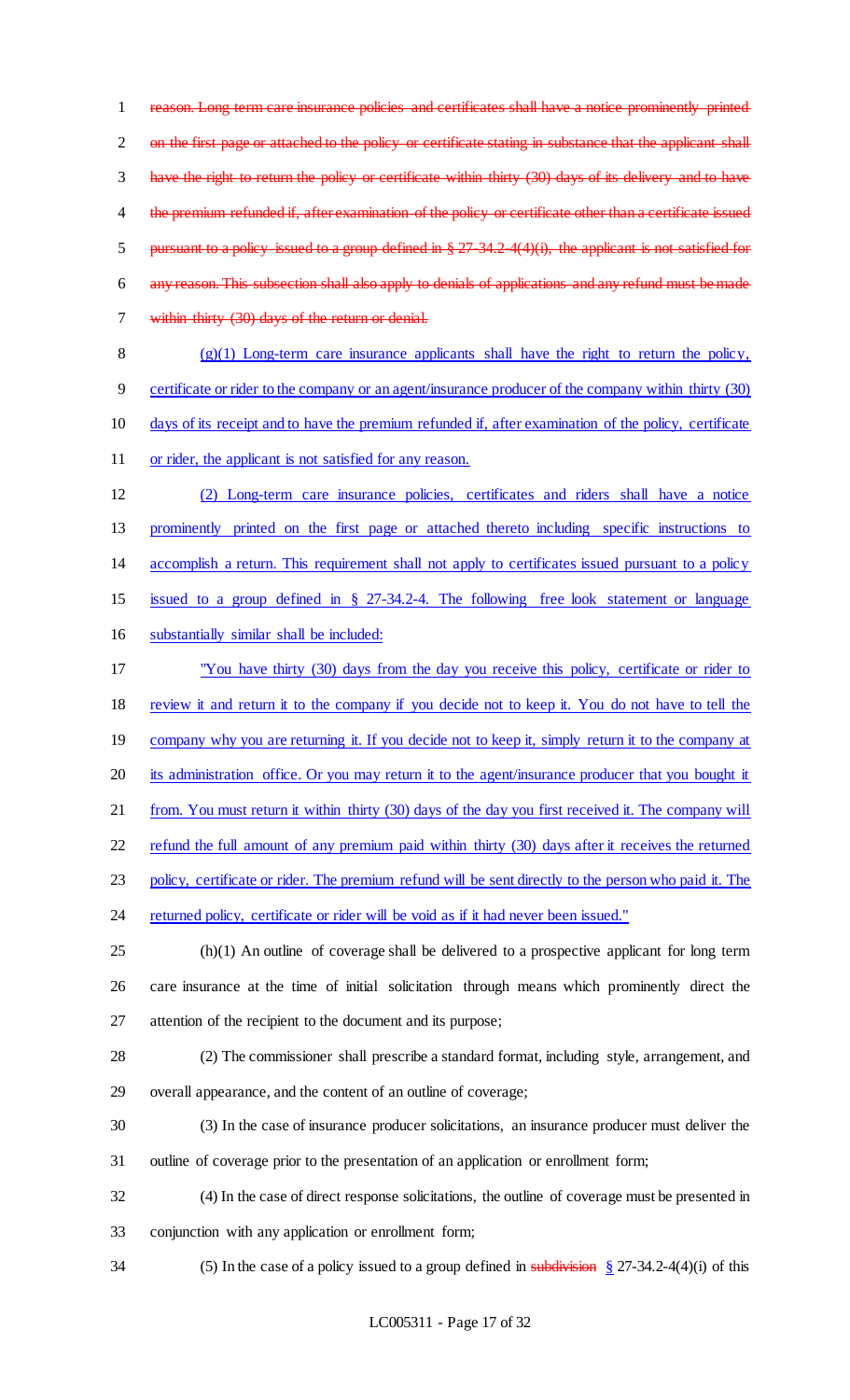1 act chapter, an outline of coverage shall not be required to be delivered, provided that the 2 information described in subdivision  $\S$  27-34.2-6(6)(i) -- subdivision through 27-34.2-6(6)(vi) is contained in other materials relating to enrollment. Upon request, these other materials shall be made available to the commissioner.

- (6) The outline of coverage shall include:
- (i) A description of the principal benefits and coverage provided in the policy;
- (ii) A description of the eligibility triggers for benefits and how those triggers are met;

8  $(iii)(iii)$  A statement of the principal exclusions, reductions, and limitations contained in the policy;

- 10  $(iii)(iv)$  A statement of the terms under which the policy or certificate, or both, may be continued in force or discontinued, including any reservation in the policy of a right to change premiums. Continuation or conversion provisions of group coverage shall be specifically described; 13  $(iv)(v)$  A statement that the outline of coverage is only a summary, not a contract of insurance, and that the policy or group master policy contains governing contractual provisions;
- 15  $(v)(vi)$  A description of the terms under which the policy or certificate may be returned and 16 the premium refunded; and
- 17 (vi)(vii) A brief description of the relationship of cost of care and benefits.; and .
- (vii)(viii) A statement that discloses to the policyholder or certificate holder whether the policy is intended to be a federally tax-qualified long-term care insurance contract under § 7702B(b) of the Internal Revenue Code of 1986, as amended, et seq.
- (i) A certificate issued pursuant to a group long term care insurance policy which policy is delivered or issued for delivery in this state shall include:
- (1) A description of the principal benefits and coverage provided in the policy;
- (2) A statement of the principal exclusions, reductions, and limitations contained in the policy; and
- (3) A statement that the group master policy determines governing contractual provisions.
- $\frac{(4)(i)}{i}$  If an application for a long-term care insurance contract or certificate is approved, the issuer shall deliver the contract or certificate of insurance to the applicant no later than thirty (30) days after the date of approval.
- 30  $\left(\frac{1}{10}(k)$  At the time of policy delivery, a policy summary shall be delivered for an individual 31 life insurance or annuity policy which provides long term care benefits within the policy or by rider. In the case of direct response solicitations, the insurer shall deliver the policy summary upon the applicant's request, but regardless of request shall make the delivery no later than at the time of policy delivery. In addition to complying with all applicable requirements, the summary shall also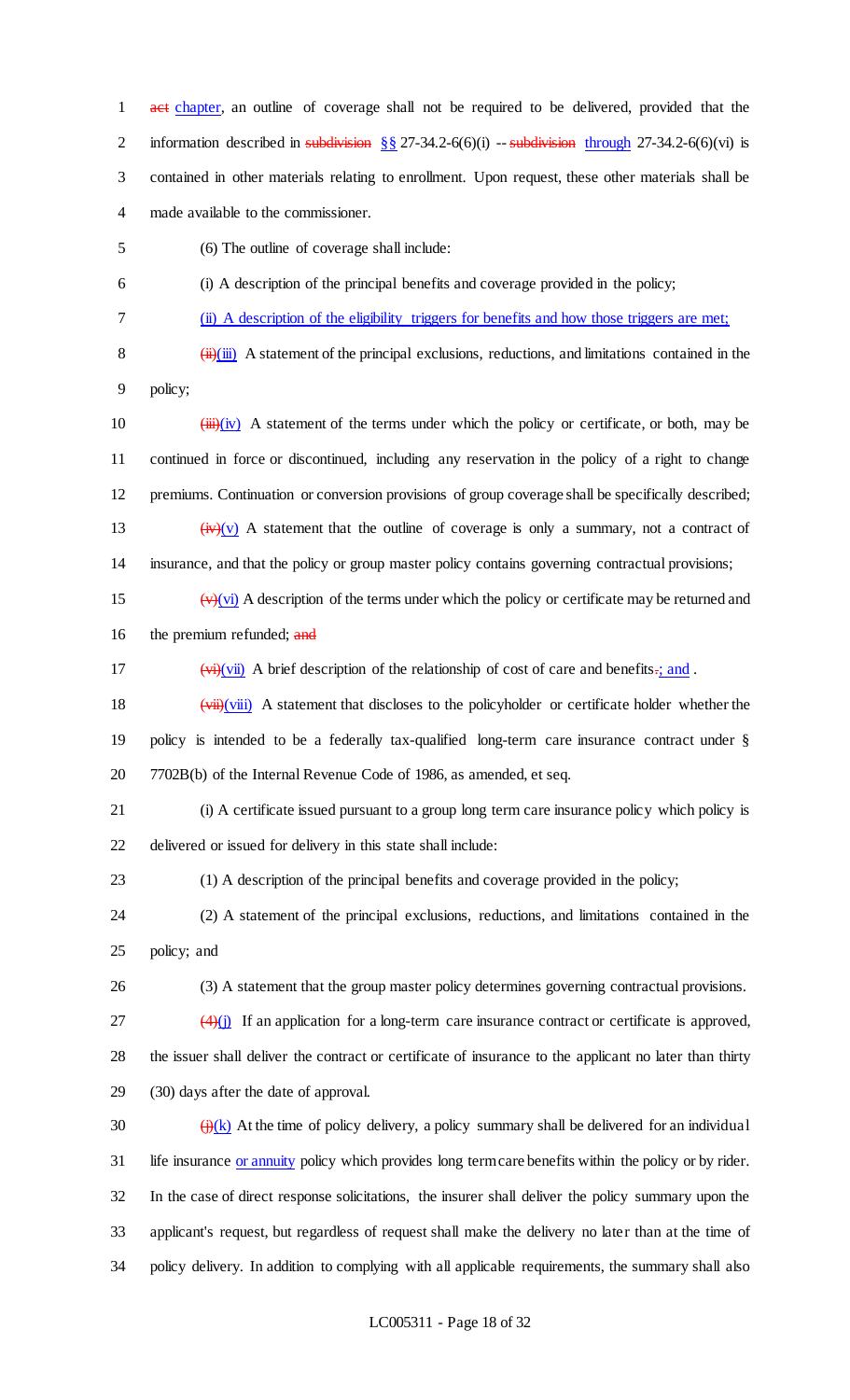- include:
- (1) An explanation of how the long term care benefit interacts with other components of 3 the policy, including deductions from death benefits; (2) An illustration of the amount of benefits, the length of benefits, and the guaranteed lifetime benefits, including a statement that any long-term care inflation projection option required by § 27-34.2-13, is not available under the policy for each covered person; 7 (3) Any exclusions, reductions, and limitations on benefits of long term care benefits; and (4) A statement that any long-term care inflation protection option required by 230-RICR- 20-35-1 is not available under this policy. If inflation protection was not required to be offered, or if inflation protection was required to be offered but was rejected, a statement that inflation protection is not available under this policy that proves long-term care benefits, and an explanation of other options available under the policy, if any, to increase the funds available to pay for the long-term care benefits. 14  $(4)(5)$  If applicable to the policy type, the summary shall also include: (i) A disclosure of the effects of exercising other rights under the policy; (ii) A disclosure of guarantees related to long term care costs of insurance charges A disclosure of guarantees, fees or other costs related to long-term care costs of insurance charges in 18 the base policy and any riders; and 19 (iii) Current and projected **periodic and maximum lifetime benefits.** 20  $\left(\frac{5}{6}\right)$  The provisions of the policy summary listed above may be incorporated into a basic illustration or into the life insurance policy summary which is required to be delivered in accordance with chapter 4 of this title and the rules and regulations promulgated under § 27-4-23. 23  $(k)(1)$  Any time a long term benefit, funded through a life insurance vehicle by the acceleration of the death benefit, is in benefit payment status, a monthly report shall be provided to the policyholder. The report shall include: (1) Any long term care benefits paid out during the month; (2) Any costs or changes that apply or will apply to the policy or any riders; 28  $\frac{(2)(3)}{2}$  An explanation of any changes in the policy, e.g. death benefits or cash values, due to long term care benefits being paid out; and 30  $\left(\frac{3}{4}\right)$  The amount of long term care benefits existing or remaining. 31  $\frac{(\mathrm{H})(\mathrm{m})}{(\mathrm{H})(\mathrm{m})}$  Any policy or rider advertised, marketed, or offered as long term care or nursing home insurance shall comply with the provisions of this chapter.  $\frac{1}{2}$  (m)(n) If a claim under a long-term care insurance contract is denied, the issuer shall, within sixty (60) days of the date of a written request by the policyholder or certificate holder, or a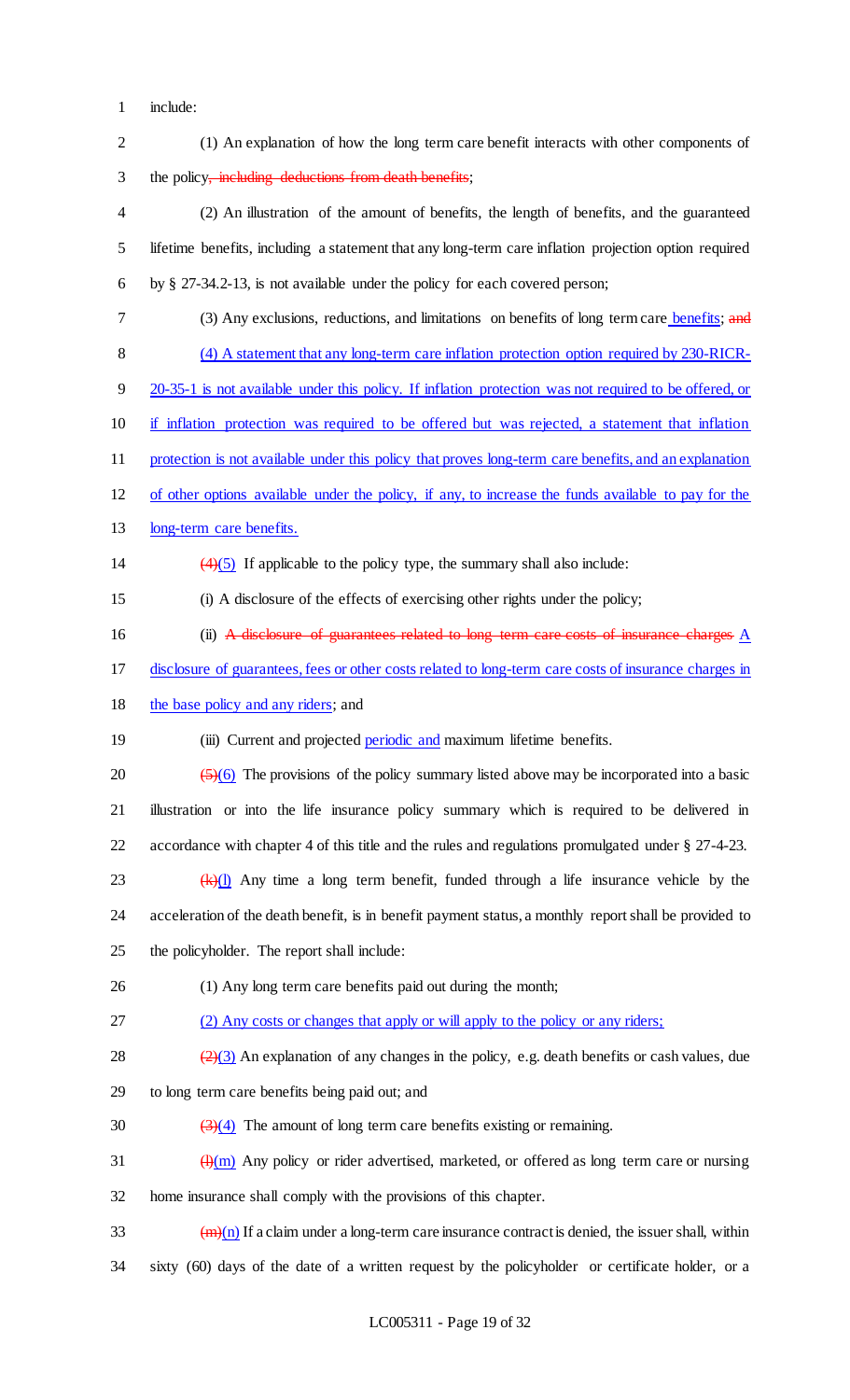- representative thereof:
- (1) Provide a written explanation of the reasons for the denial; and

(2) Make available all information directly related to the denial.

- (o) Any policy, certificate or rider advertised, marketed or offered as long-term care or
- 5 nursing home insurance, as defined in § 27-34.2-4, shall comply with the provisions of this chapter.
- 

 SECTION 6. Section 27-65-1 of the General Laws in Chapter 27-65 entitled "Commercial Special Risks" is hereby amended to read as follows:

### **27-65-1. Commercial special risks.**

 (a) Commercial special risks. Notwithstanding any other provisions of this title to the contrary and except as limited in subsection (b) of this section, insurers shall not be required to file with, nor to receive approval from, the insurance division of the department of business regulation for policy forms or rates used in the insurance of commercial special risks located in this state. Commercial special risks are defined as:

- (1) Risks written as commercial lines insurance, defined as insurance issued for purposes other than for personal, family or household and that are written on an excess or umbrella basis;
- (2) Those risks, or portions of them, written as commercial lines insurance, defined as insurance issued for purposes other than for personal, family or household and that are not rated according to manuals, rating plans, or schedules including "A" rates;
- (3) Risks written as commercial lines insurance that employ or retain the services of a "risk manager" and that also meet any one of the following criteria:
- 
- 21 (i) Net worth over ten million dollars (\$10,000,000);
- 22 (ii) Net revenue/sales of over five million dollars (\$5,000,000);
- (iii) More than twenty-five (25) employees per individual company or fifty (50) employees per holding company in the aggregate;
- (iv) Aggregates premiums of over thirty thousand dollars (\$30,000), excluding group life,
- group health, workers' compensation and professional liability (including, but not limited to, errors and omissions and directors and officers liability);
- (v) Is a not for profit or public entity with an annual budget or assets of at least twenty-five
- million dollars (\$25,000,000); or
- (vi) Is a municipality with a population of over twenty thousand (20,000);
- (4) Specifically designated commercial special risks including:
- (i) All risks classified as highly protected risks.
- "Highly protected risk" means a fire resistive building that meets the highest standards of
- fire safety according to insurance company underwriting requirements;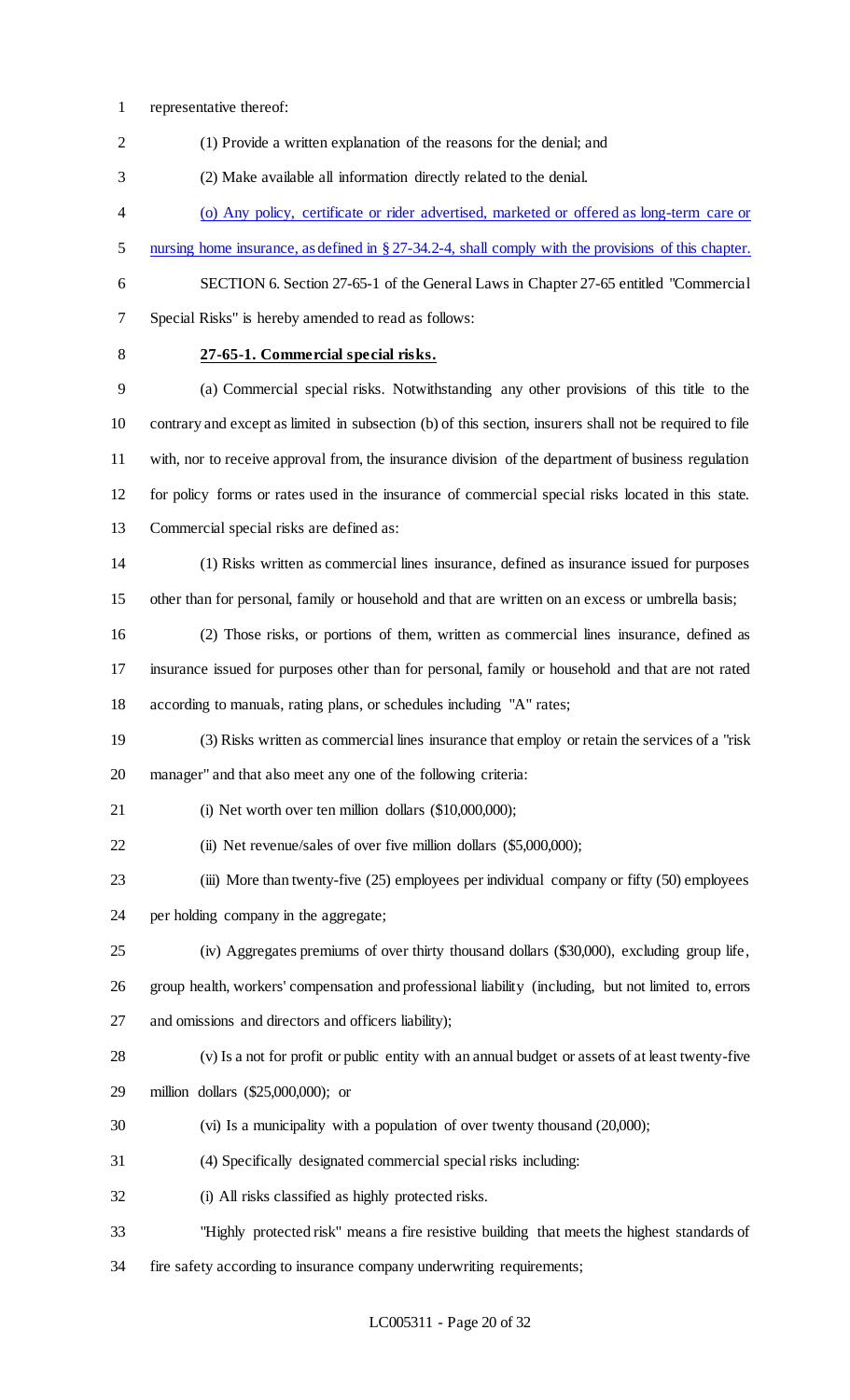(ii) All commercial insurance aviation risks;

| $\overline{2}$ | (iii) All credit property insurance risks that are defined as "insurance of personal property            |
|----------------|----------------------------------------------------------------------------------------------------------|
| 3              | of a commercial debtor against loss, with the creditor as sole beneficiary" or "insurance of personal    |
| 4              | property of a commercial debtor, with the creditor as primary beneficiary and the debtor as              |
| 5              | beneficiary of proceeds not paid to the creditor." For the purposes of this definition, "personal        |
| 6              | property" means furniture, fixtures, furnishings, appliances, and equipment designed for use in a        |
| 7              | business trade or profession and not used by a debtor for personal or household use;                     |
| 8              | (iv) All boiler and machinery and equipment breakdown risks;                                             |
| 9              | (v) All inland marine risks written as commercial lines insurance defined as insurance                   |
| 10             | issued for purposes other than for personal, family, or household;                                       |
| 11             | (vi) All fidelity and surety risks;                                                                      |
| 12             | (vii) All crime and burglary and theft risks; and                                                        |
| 13             | (viii) All directors and officers, fiduciary liability, employment practices liability, kidnap           |
| 14             | and ransom and management liability risks.                                                               |
| 15             | (b) Notwithstanding subsection (a) of this section, the following lines of business shall                |
| 16             | remain subject to all filing and approval requirements contained in this title even if written for risks |
| 17             | which qualify as commercial special risks:                                                               |
| 18             | $(1)$ Life insurance;                                                                                    |
| 19             | (2) Annuities;                                                                                           |
| 20             | (3) Accident and health insurance;                                                                       |
| 21             | (4) Automobile insurance that is mandated by statute;                                                    |
| 22             | (5) Workers' compensation and employers' liability insurance; and                                        |
| 23             | (6) Issuance through residual market mechanisms.                                                         |
| 24             | (c) Any insurer that provides coverage to a commercial special risk shall disclose to the                |
| 25             | insured that forms used and rates charges are exempt from filing and approval requirements by this       |
| 26             | subsection. Records of all such disclosures shall be maintained by the insurer.                          |
| 27             | (d) Brokers for exempt commercial policyholders as defined in subdivision $(a)(3)$ of this               |
| 28             | section shall be exempt from the due diligence requirements of § 27-3-38(b).                             |
| 29             | (e) Notwithstanding any other provisions of this title, the requirements of § 27-5-2 shall               |
| 30             | not apply to any policy insuring one or more commercial special risks located in this state.             |
| 31             | SECTION 7. Title 27 of the General Laws entitled "INSURANCE" is hereby amended by                        |
| 32             | adding thereto the following chapter:                                                                    |
| 33             | <b>CHAPTER 6.1</b>                                                                                       |
| 34             | LENDER PLACED INSURANCE                                                                                  |

LC005311 - Page 21 of 32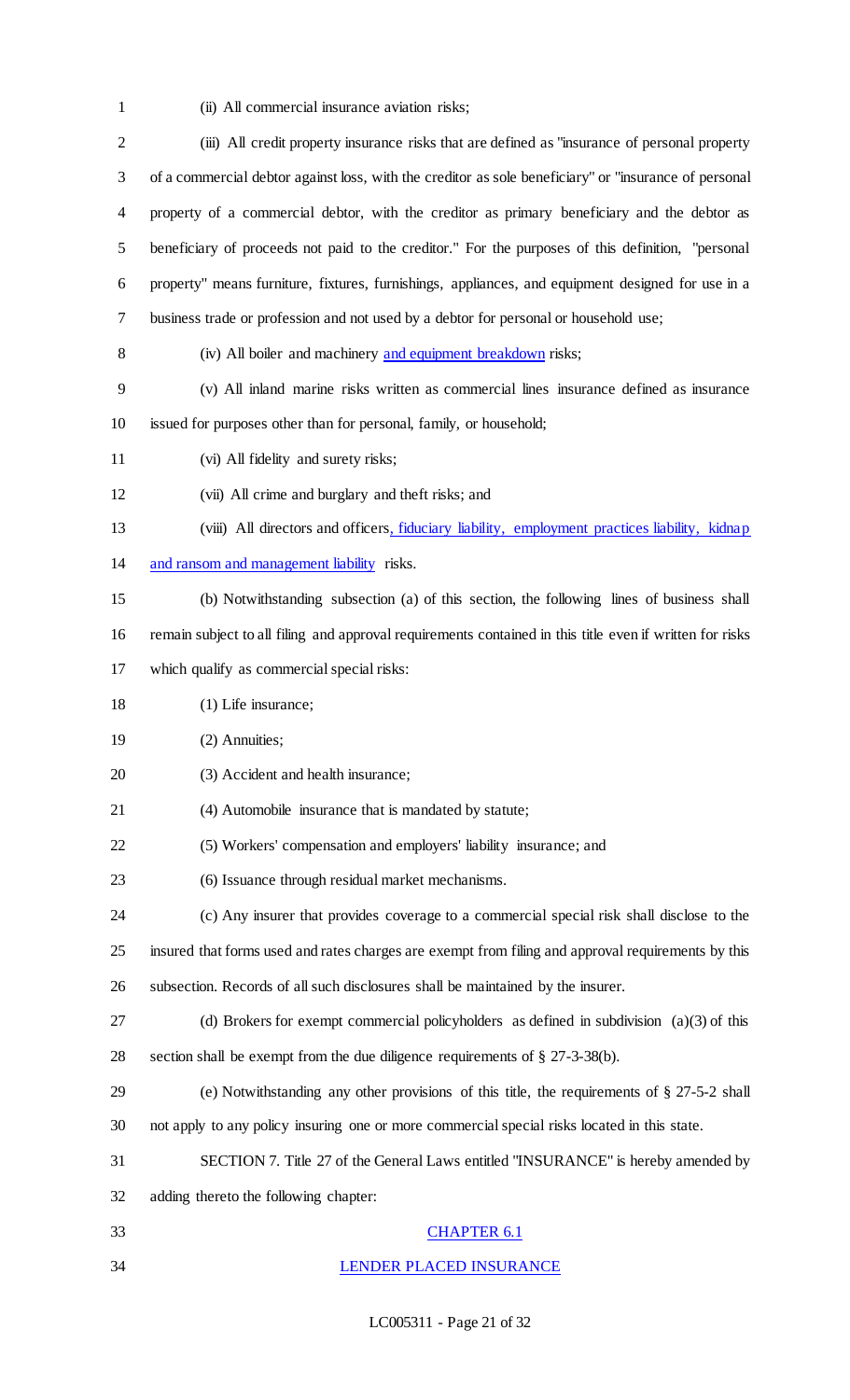| $\mathbf{1}$   | 27-6.1-1. Purpose.                                                                                   |
|----------------|------------------------------------------------------------------------------------------------------|
| $\overline{2}$ | The purpose of this chapter is to:                                                                   |
| 3              | (1) Promote the public welfare by regulating lender-placed insurance on real property.               |
| 4              | (2) Create a legal framework within which lender-placed insurance on real property may               |
| 5              | be written in this state.                                                                            |
| 6              | (3) Help maintain the separation between lenders/servicers and insurers/insurance                    |
| 7              | producers.                                                                                           |
| 8              | (4) Minimize the possibilities of unfair competitive practices in the sale, placement,               |
| 9              | solicitation and negotiation of lender-placed insurance.                                             |
| 10             | 27-6.1-2 Scope.                                                                                      |
| 11             | (a) This chapter applies to insurers and insurance producers engaged in any transaction              |
| 12             | involving lender-placed insurance as defined in this chapter.                                        |
| 13             | (b) All lender-placed insurance written in connection with mortgaged real property,                  |
| 14             | including manufactured and mobile homes, is subject to the provisions of this chapter, except:       |
| 15             | (1) Transactions involving extensions of credit primarily for business, commercial or                |
| 16             | agricultural purposes.                                                                               |
| 17             | (2) Insurance offered by the lender or servicer and elected by the mortgagor at the                  |
| 18             | mortgagor's option.                                                                                  |
| 19             | (3) Insurance purchased by a lender or servicer on real estate owned property.                       |
| 20             | (4) Insurance for which no specific charge is made to the mortgagor or the mortgagor's               |
| 21             | account.                                                                                             |
| 22             | 27-6.1-3. Definitions.                                                                               |
| 23             | As used in this chapter:                                                                             |
| 24             | (1) "Affiliate" means a person that directly, or indirectly through one or more                      |
| 25             | intermediaries, controls or is controlled by, or is under common control with, the person specified. |
| 26             | (2) "Commissioner" shall have the meaning established in $\S$ 42-14-5.                               |
| 27             | (3) "Individual lender-placed insurance" means coverage for individual real property                 |
| 28             | evidenced by a certificate of coverage under a master lender-placed insurance policy or a lender-    |
| 29             | placed insurance policy for individual real property.                                                |
| 30             | (4) "Insurance producer" means a person or entity (or its affiliates) required to be licensed        |
| 31             | under the laws of this state to sell, solicit or negotiate insurance.                                |
| 32             | (5) "Insurer" means an insurance company, association or exchange authorized to issue                |
| 33             | lender-placed insurance in this state (or its affiliates).                                           |
| 34             | (6) "Investor" means a person or entity (and its affiliates) holding a beneficial interest in        |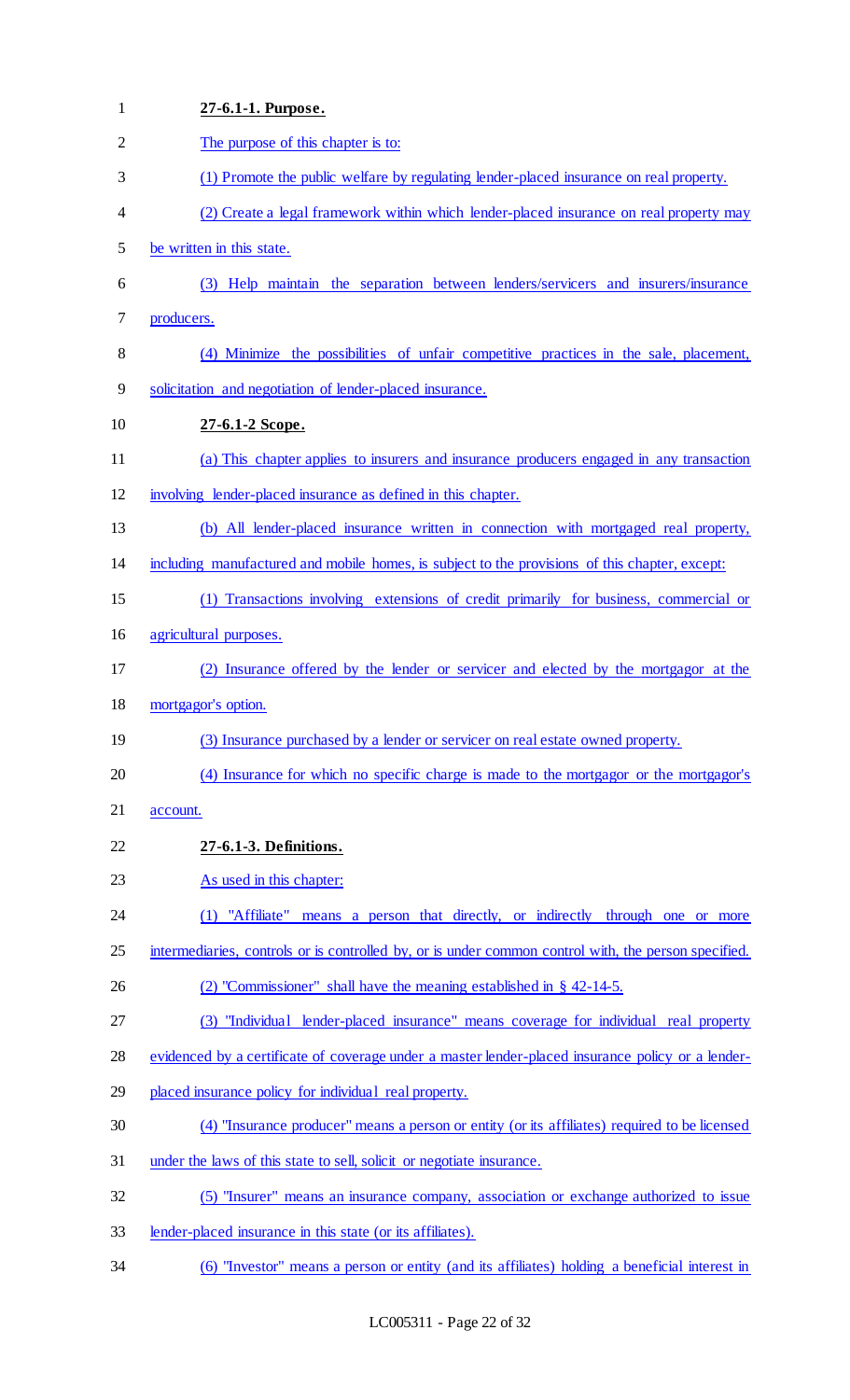1 loans secured by real property.

| $\overline{c}$ | (7) "Lapse" means the moment in time in which a mortgagor has failed to secure or                      |
|----------------|--------------------------------------------------------------------------------------------------------|
| 3              | maintain valid and/or sufficient insurance upon mortgaged real property as required by a mortgage      |
| 4              | agreement.                                                                                             |
| 5              | (8) "Lender" means a person or entity (and its affiliates) making loans secured by an                  |
| 6              | interest in real property.                                                                             |
| 7              | (9) "Lender-placed insurance" means insurance obtained by a lender or servicer when a                  |
| 8              | mortgagor does not maintain valid and/or sufficient insurance upon mortgaged real property as          |
| 9              | required by the terms of the mortgage agreement. It may be purchased unilaterally by the lender or     |
| 10             | servicer, who is the named insured, subsequent to the date of the credit transaction, providing        |
| 11             | coverage against loss, expense or damage to collateralized property as a result of fire, theft,        |
| 12             | collision or other risks of loss that would either impair a lender, servicer or investor's interest or |
| 13             | adversely affect the value of collateral covered by limited dual interest insurance. It is purchased   |
| 14             | according to the terms of the mortgage agreement as a result of the mortgagor's failure to provide     |
| 15             | evidence of required insurance.                                                                        |
| 16             | (10) "Loss ratio" means the ratio of incurred losses to earned premium.                                |
| 17             | (11) "Master lender-placed insurance policy" means a group policy issued to a lender or                |
| 18             | servicer providing coverage for all loans in the lender or servicer's loan portfolio as needed.        |
| 19             | (12) "Mortgage agreement" means the written document that sets forth an obligation or a                |
| 20             | liability of any kind secured by a lien on real property and due from, owing or incurred by a          |
| 21             | mortgagor to a lender on account of a mortgage loan, including the security agreement, deed of         |
| 22             | trust and any other document of similar effect, and any other documents incorporated by reference.     |
| 23             | (13) "Mortgage loan" means a loan, advance, guarantee or other extension of credit from a              |
| 24             | lender to a mortgagor.                                                                                 |
| 25             | (14) "Mortgage transaction" means a transaction by the terms of which the repayment of                 |
| 26             | money loaned or payment of real property sold is to be made at a future date or dates.                 |
| 27             | (15) "Mortgagee" means the person who holds mortgaged real property as security for                    |
| 28             | repayment of a mortgage agreement.                                                                     |
| 29             | (16) "Mortgagor" means the person who is obligated on a mortgage loan pursuant to a                    |
| 30             | mortgage agreement.                                                                                    |
| 31             | (17) "Person" means an individual or entity.                                                           |
| 32             | (18) "Real estate owned property" means property owned or held by a lender or servicer                 |
| 33             | following foreclosure under the related mortgage agreement or the acceptance of a deed in lieu of      |
| 34             | foreclosure.                                                                                           |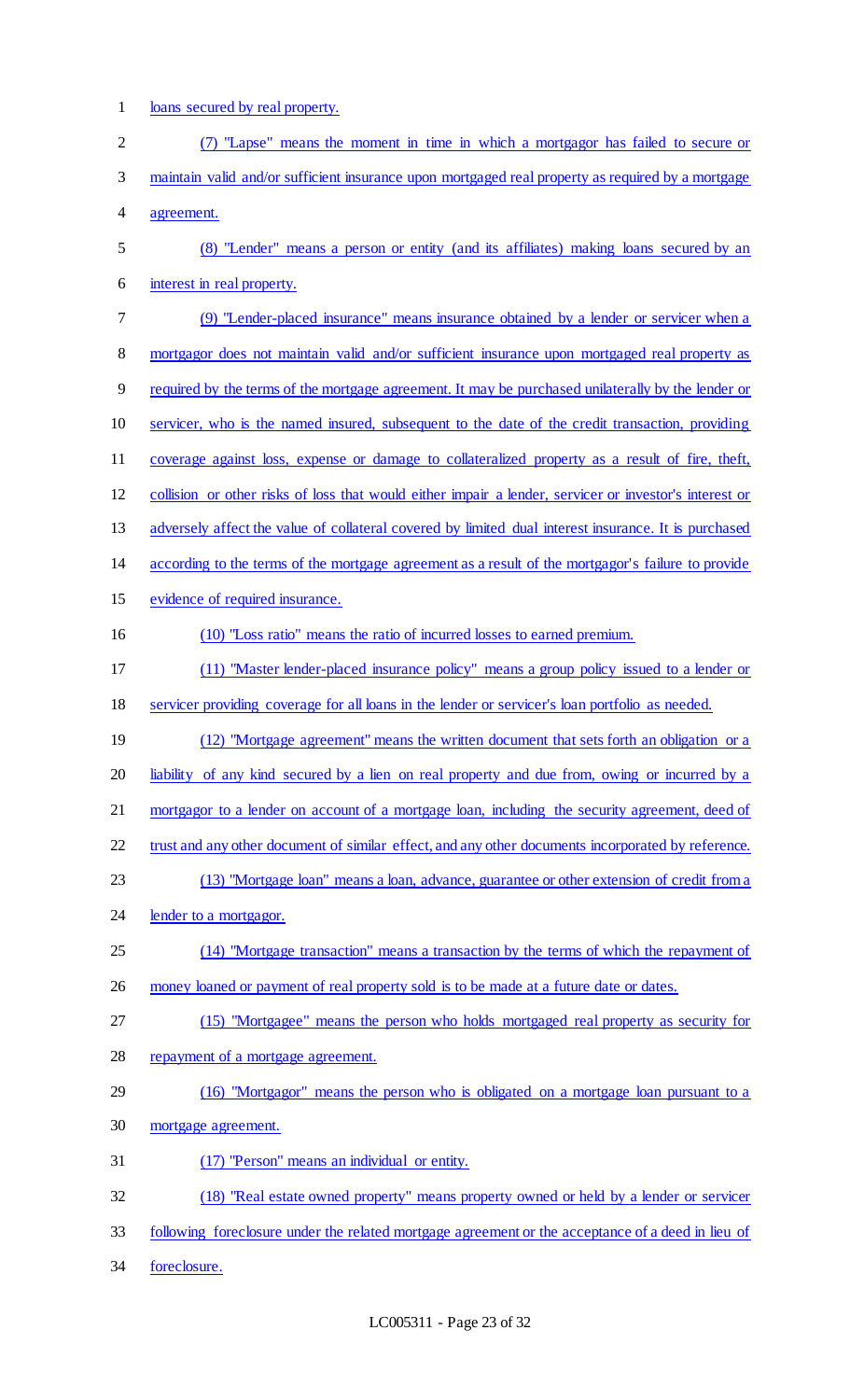| $\mathbf{1}$   | (19) "Replacement cost value (RCV)" is the estimated cost to replace covered property at              |
|----------------|-------------------------------------------------------------------------------------------------------|
| $\overline{2}$ | the time of loss or damage without deduction for depreciation. RCV is not market value, but it is     |
| 3              | instead the cost to replace covered property to its pre-loss condition.                               |
| 4              | (20) "Servicer" means a person or entity (and its affiliates) contractually obligated to              |
| 5              | service one or more mortgage loans for a lender or investor. The term "servicer" includes entities    |
| 6              | involved in subservicing arrangements.                                                                |
| 7              | 27-6.1-4. Term of Insurance Policy.                                                                   |
| 8              | (a) Lender-placed insurance shall become effective no earlier than the date of lapse of               |
| 9              | insurance upon mortgaged real property subject to the terms of a mortgage agreement and/or any        |
| 10             | other state or federal law requiring the same.                                                        |
| 11             | (b) Individual lender-placed insurance shall terminate on the earliest of the following dates:        |
| 12             | (1) The date the insurance that is acceptable under the mortgage agreement becomes                    |
| 13             | effective, subject to the mortgagor providing sufficient evidence of such acceptable insurance.       |
| 14             | (2) The date the applicable real property no longer serves as collateral for a mortgage loan          |
| 15             | pursuant to a mortgage agreement.                                                                     |
| 16             | (3) Such other date as specified by the individual policy or certificate of insurance.                |
| 17             | (4) Such other date as specified by the lender or servicer.                                           |
| 18             | (5) The termination date of the policy.                                                               |
| 19             | (c) An insurance charge shall not be made to a mortgagor for lender-placed insurance for              |
| 20             | a term longer than the scheduled term of the lender-placed insurance, nor may an insurance charge     |
| 21             | be made to the mortgagor for lender-placed insurance before the effective date of the lender-placed   |
| 22             | insurance.                                                                                            |
| 23             | 27-6.1-5. Calculation of coverage and payment of premiums.                                            |
| 24             | (a) Any lender-placed insurance coverage, and subsequent calculation of premium, should               |
| 25             | be based upon the replacement cost value of the property as best determined as follows:               |
| 26             | (1) The dwelling coverage amount set forth in the most recent evidence of insurance                   |
| 27             | coverage provided by the mortgagee ("last known coverage amount" or "LKCA"), if known to the          |
| 28             | lender or servicer.                                                                                   |
| 29             | (2) The insurer shall inquire of the insured, at least once, as to the LKCA; and if it is not         |
| 30             | able to obtain the LKCA from the insured or in another manner, the insurer may proceed as set         |
| 31             | forth below.                                                                                          |
| 32             | (3) If the LKCA is unknown, the replacement cost of the property serving as collateral as             |
| 33             | calculated by the insurer, unless the use of replacement cost for this purpose is prohibited by other |
| 34             | state or federal law.                                                                                 |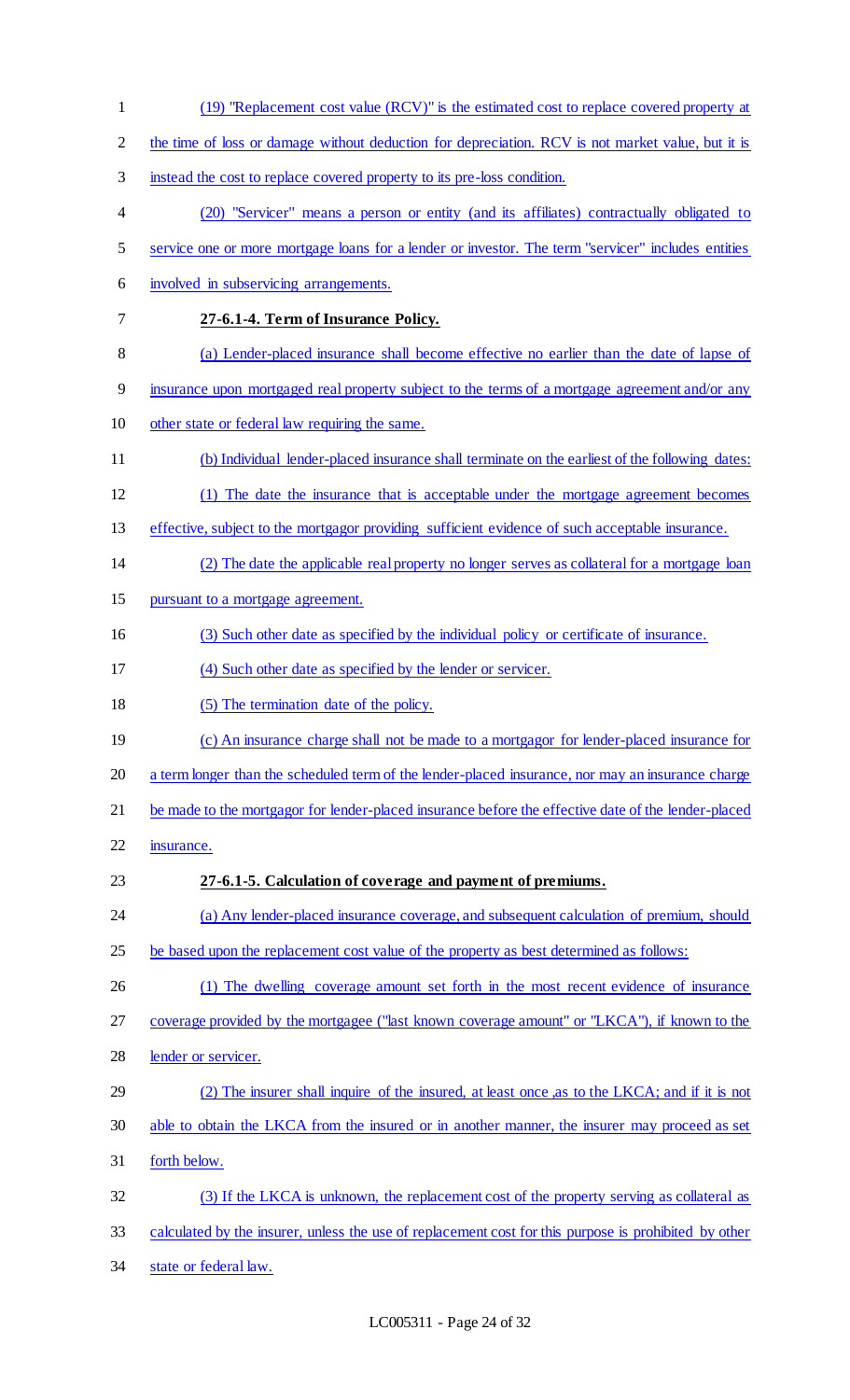(4) If the LKCA is unknown and the replacement cost is not available or its use is prohibited, the unpaid principal balance of the mortgage loan. (b) In the event of a covered loss, any replacement cost coverage provided by an insurer in excess of the unpaid principal balance of the mortgage loan shall be paid to the mortgagor. (c) An insurer shall not write lender-placed insurance for which the premium rate differs from that determined by the schedules of the insurer on file with the commissioner as of the effective date of any such policy. **27-6.1-6. Prohibited Practices.** (a) An insurer or insurance producer shall not issue lender-placed insurance on mortgaged property that the insurer or insurance producer or an affiliate of the insurer or insurance producer owns, performs the servicing for, or owns the servicing right to the mortgaged property. (b) An insurer or insurance producer shall not compensate a lender, insurer, investor or servicer (including through the payment of commissions) on lender-placed property insurance policies issued by the insurer. (c) An insurer or insurance producer shall not share lender-placed insurance premium or risk with the lender, investor or servicer that obtained the lender-placed insurance. (d) An insurer or insurance producer shall not offer contingent commissions, profit sharing, or other payments dependent on profitability or loss ratios to any person affiliated with a servicer or the insurer in connection with lender-placed insurance. (e) An insurer shall not provide free or below-cost outsourced services to lenders, investors or servicers, and an insurer will not outsource its own functions to lenders, insurance producers, investors or servicers on an above-cost basis. (f) An insurer or insurance producer shall not make any payments, including, but not 24 limited to, the payment of expenses to a lender, insurer, investor or servicer for the purpose of securing lender-placed insurance business or related outsourced services. **27-6.1-7. Non-circumvention.** Nothing in this chapter shall be construed to allow an insurance producer or an insurer 28 solely underwriting lender-placed insurance to circumvent the requirements set forth within this 29 chapter. Any such part of any requirements, limitations or exclusions provided herein apply in any part to any insurer or insurance producer involved in lender-placed insurance. **27-6.1-8. Evidence of Coverage.** (a) Lender-placed insurance shall be set forth in an individual policy or certificate of insurance. A copy of the individual policy, certificate of insurance, or other evidence of insurance coverage shall be mailed, first class mailed, or delivered in person to the last known address of the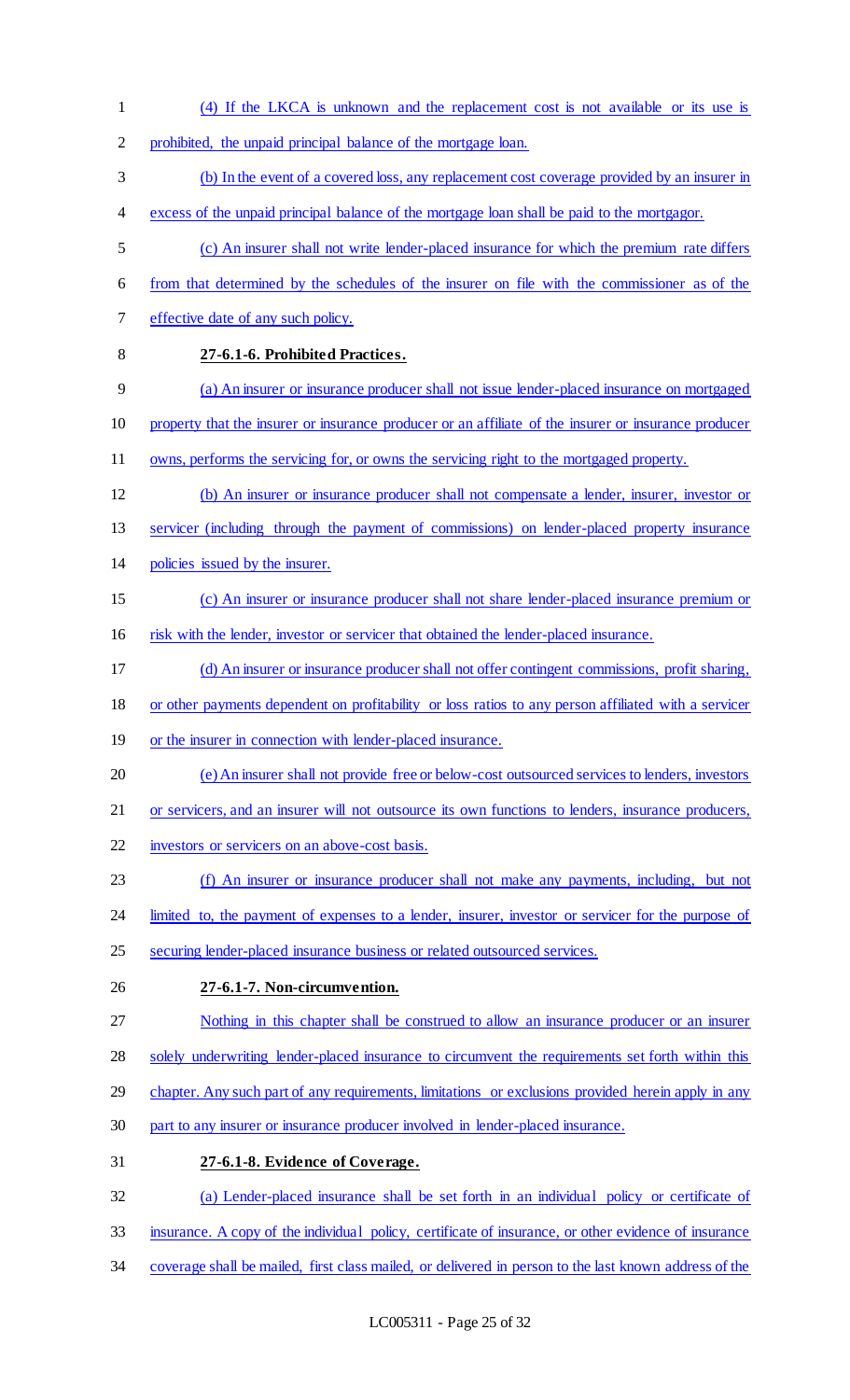- mortgagor or delivered in accordance with chapter 27 of title 42. Notwithstanding any other
- statutory or regulatory required information, the individual policy or certificate of insurance
- coverage shall include the following information:
- (1) The address and identification of the insured property;
- (2) The coverage amount or amounts if multiple coverages are provided;
- (3) The effective date of the coverage;
- (4) The term of coverage;
- (5) The premium charge for the coverage;
- (6) Contact information for filing a claim; and
- (7) A complete description of the coverage provided.
- **27-6.1-9. Filing, Approval and Withdrawal of Forms and Rates.**
- (a) All policy forms and certificates of insurance to be delivered or issued for delivery in
- this state and the schedules of premium rates pertaining thereto shall be filed with the
- commissioner.
- (b) The commissioner shall review the rates to determine whether the rates are excessive,
- inadequate or unfairly discriminatory. This analysis shall include a determination as to whether
- expenses included by the insurer in the rate are appropriate.
- (c) All insurers shall re-file lender-placed property insurance rates at least once every four
- (4) years.
- (d) All insurers writing lender-placed insurance shall have separate rates for lender placed
- 21 insurance and voluntary insurance obtained by a mortgage servicer on real estate owned property.
- (e) Upon the introduction of a new lender-placed insurance program, the insurer shall
- 23 reference its experience in existing programs in the associated filings. Nothing in this chapter shall
- 24 limit an insurer's discretion, as actuarially appropriate, to distinguish different terms, conditions,
- exclusions, eligibility criteria or other unique or different characteristics. Moreover, an insurer may,
- 26 where actuarially acceptable, rely upon models or, in the case of flood filings where applicable
- experience is not credible, on Federal Emergency Management Agency (FEMA) National Flood
- Insurance Program (NFIP) data.
- (f) No later than April 1 of each year, each insurer with at least one hundred thousand dollars (\$100,000) in direct written premium for lender-placed insurance in this state during the prior calendar year shall report to the commissioner the following information for the prior calendar year. This report shall be separately produced for each lender-placed program and presented on
- both an individual-jurisdiction and countrywide basis containing the following information:
- (1) Actual loss ratio;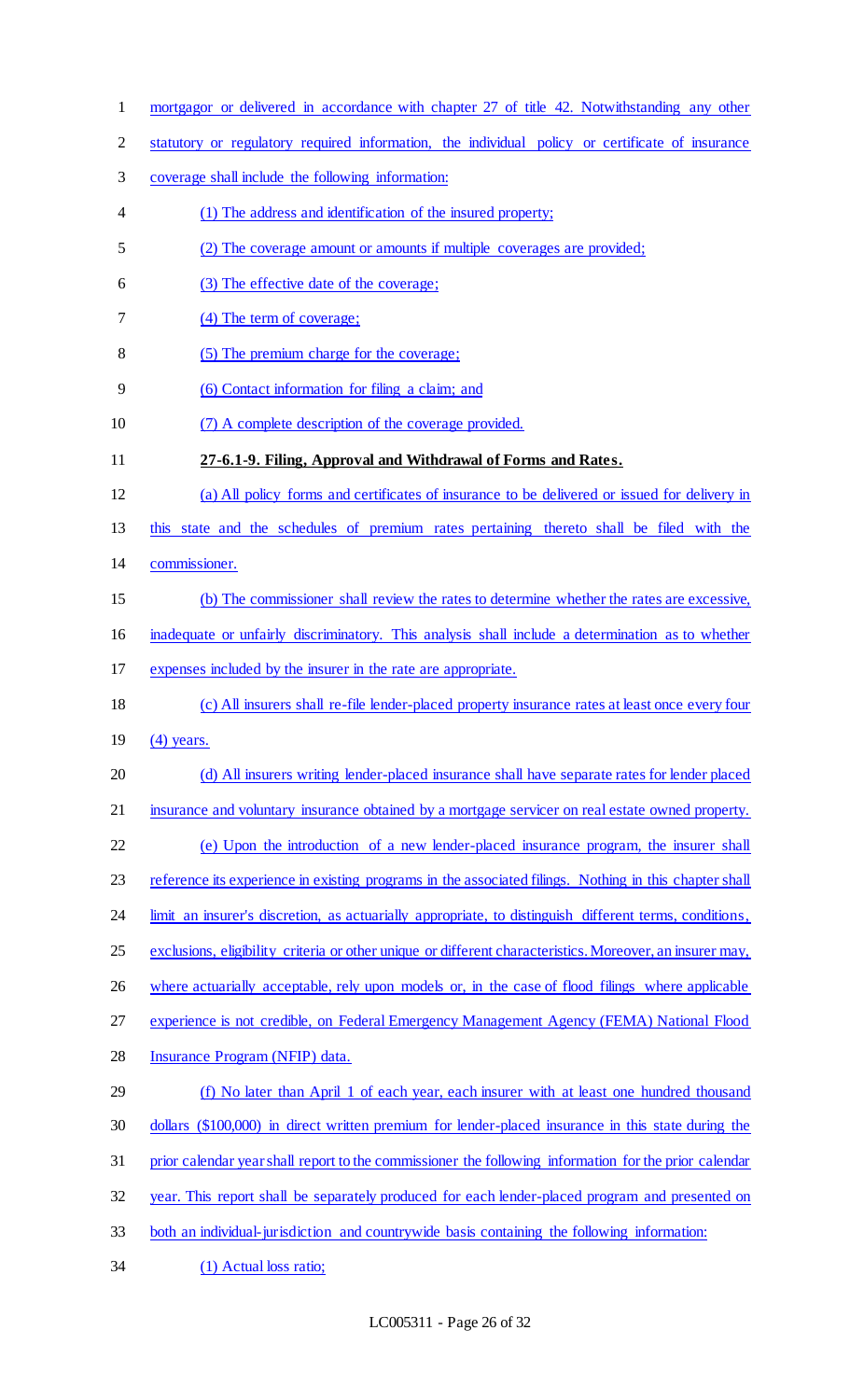| $\mathbf{1}$   | (2) Earned premium;                                                                                    |
|----------------|--------------------------------------------------------------------------------------------------------|
| $\overline{2}$ | (3) Any aggregate schedule rating debit/credit to earned premium;                                      |
| 3              | (4) Itemized expenses;                                                                                 |
| 4              | (5) Paid losses; and                                                                                   |
| 5              | (6) Loss reserves, including case reserves and reserves for incurred but not reported losses.          |
| 6              | (g) Except in the case of lender-placed flood insurance, to which this paragraph does not              |
| 7              | apply, if an insurer experiences an annual loss ratio of less than thirty-five percent (35%) in any    |
| 8              | lender placed program for two (2) consecutive years, it shall submit a rate filing (either adjusting   |
| 9              | its rates or supporting their continuance) to the commissioner no more than ninety (90) days after     |
| 10             | the submission of the data required pursuant to subsection (f) of this section.                        |
| 11             | (h) Except as specifically set forth in this section, rate and form filing requirements shall          |
| 12             | be subject to the insurance laws of this state.                                                        |
| 13             | 27-6.1-10. Enforcement and judicial review.                                                            |
| 14             | The commissioner shall have all rights and powers to enforce the provisions of this chapter            |
| 15             | as provided by $\S$ 42-14-16 of the general laws of this state. All proceedings, including judicial    |
| 16             | review, shall be conducted in accordance with the administrative procedures act chapter 35 of title    |
| 17             | 42 of the general laws. Any penalties shall be assessed in accordance with § 42-14-16.                 |
| 18             | 27-6.1-11. Regulatory authority.                                                                       |
| 19             | The commissioner may, after notice and hearing, promulgate reasonable regulations and                  |
| 20             | orders to carry out and effectuate the provisions of this chapter.                                     |
| 21             | 27-6.1-12. Severability provisions.                                                                    |
| 22             | If any provision of this chapter, or the application of the provision to any person or                 |
| 23             | circumstance, is for any reason held to be invalid, the remainder of the chapter and the application   |
| 24             | of such provision to other persons or circumstances shall not be affected thereby.                     |
| 25             | SECTION 8. Section 27-3-39 of the General Laws in Chapter 27-3 entitled "Surplus Lines"                |
| 26             | Insurance" is hereby repealed.                                                                         |
| 27             | 27-3-39. Surplus line broker's bond.                                                                   |
| 28             | (a) No license to act as a resident surplus line broker in this state shall be issued until a          |
| 29             | certificate of the general treasurer is deposited with the insurance commissioner on a blank           |
| 30             | furnished by the insurance commissioner, stating that the licensee has filed with the general          |
| 31             | treasurer a bond in the penal sum of twenty five thousand dollars (\$25,000) executed by the           |
| 32             | licensee as principal and by a surety company authorized to transact business in this state as surety, |
| 33             | and conditioned upon the licensee faithfully complying with all of the requirements of $\S 27-3-38$ .  |
| 34             | (b) Any bond required by this section shall be continuous while the principal is licensed to           |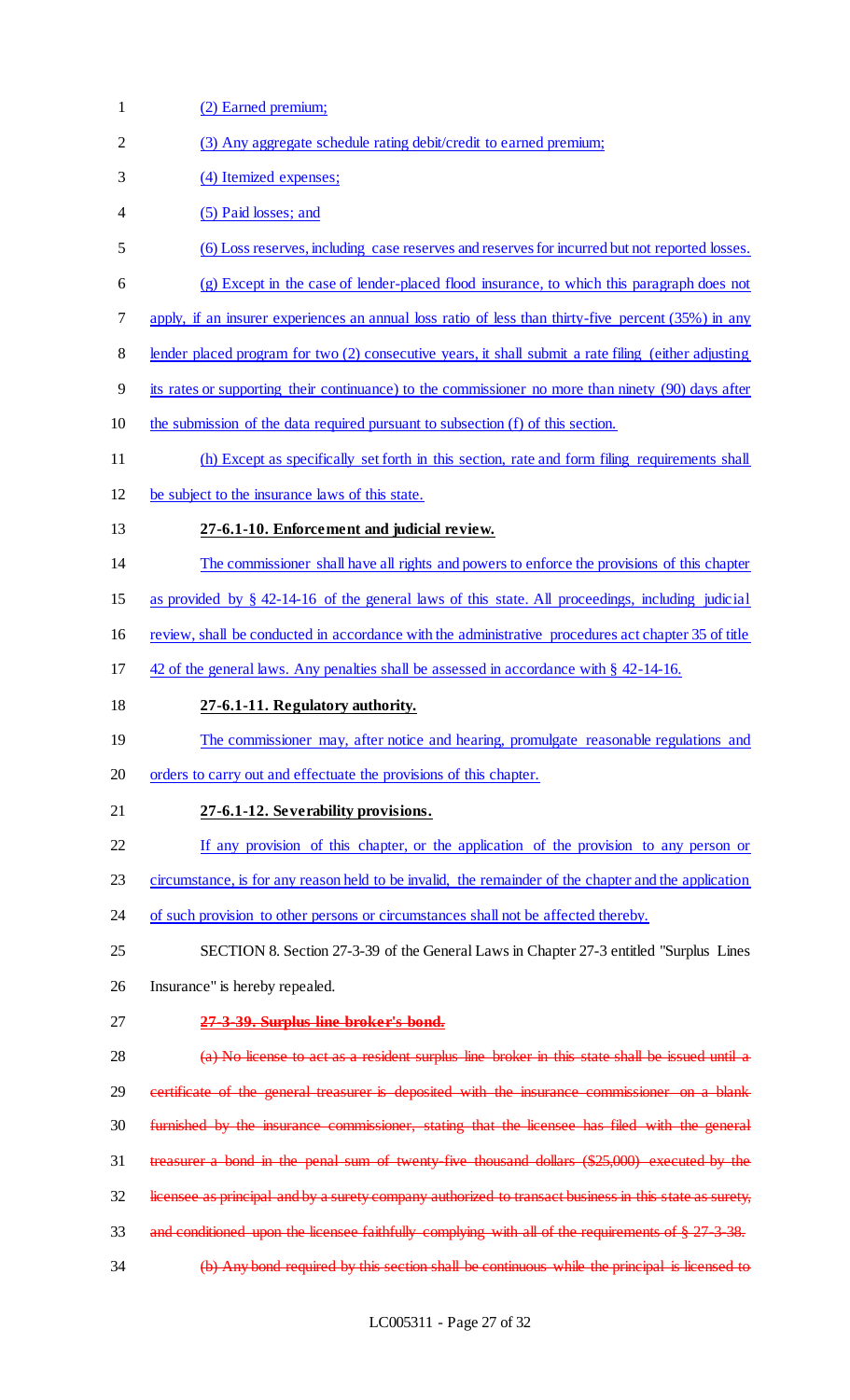act as a surplus line broker in this state; provided, that before the bond may be cancelled, the insurance commissioner must have been notified in writing by the surety of the proposed cancellation at least thirty (30) days prior to the date cancellation is to become effective; and, 4 provided, that in the event of cancellation, any license covered by the bond shall be suspended by the insurance commissioner pending the substitution of a similar bond for the cancelled bond. The surety shall be released from further liability under any bond covering a license revoked, terminated, or expired as to any acts committed after the date that license is revoked, terminated, 8 or expired. The aggregate liability of the surety for any and all claims or recoveries that arise under any bond shall in no event exceed the amount of the penal sum of the bond. The commissioner may 10 promulgate standards and procedures for collecting under bonds issued pursuant to this section.

11 (c) Authorized surplus line agents or brokers of a licensed firm may meet the requirements 12 of this section with a bond in the name of the licensed firm, continuous in form and in the amounts 13 set forth in subsection (a).

# 14 SECTION 9. Section 27-4-6 of the General Laws in Chapter 27-4 entitled "Life Insurance 15 Policies and Reserves" is hereby repealed.

- 
- 

# 16 **27-4-6. Terms to be stated in policy -- Rebates prohibited.**

17 (a) No life insurance corporation doing business in this state, nor any insurance producer 18 of the corporation, shall permit, offer, or make any contract of insurance or agreement as to any 19 contract other than as plainly expressed in the policy issued on the contract or agreement; nor shall 20 any company or any officer, insurance producer, or representative of the company or producer pay, 21 allow, or give, or offer to pay, allow, or give, directly or indirectly, as inducement to any person to 22 insure, or give, sell, or purchase, or offer to give, sell, or purchase as an inducement or in connection 23 with any insurance, any stocks, bonds, or other securities of any insurance company or other 24 corporation, association, or partnership, or any dividends or profits accruing on the securities, or 25 any valuable consideration or inducement of any kind not specified in the policy, nor shall any 26 person knowingly receive as an inducement any rebate of premium, or any special favor or 27 advantage in the dividends or other benefits, or any paid employment or contract for services of 28 any kind, or any valuable consideration or inducement of any kind, not specified in the policy.

# 29 (b) Nothing in this section shall be construed to forbid a company transacting industrial 30 insurance on a weekly payment plan from returning to policyholders who have made premium 31 payments for a period of at least one year, directly to the company at its home or district offices, a 32 percentage of the premium which the company would have paid for the weekly collection of the 33 premiums.

34 SECTION 10. Section 27-6-46 of the General Laws in Chapter 27-6 entitled "Fire and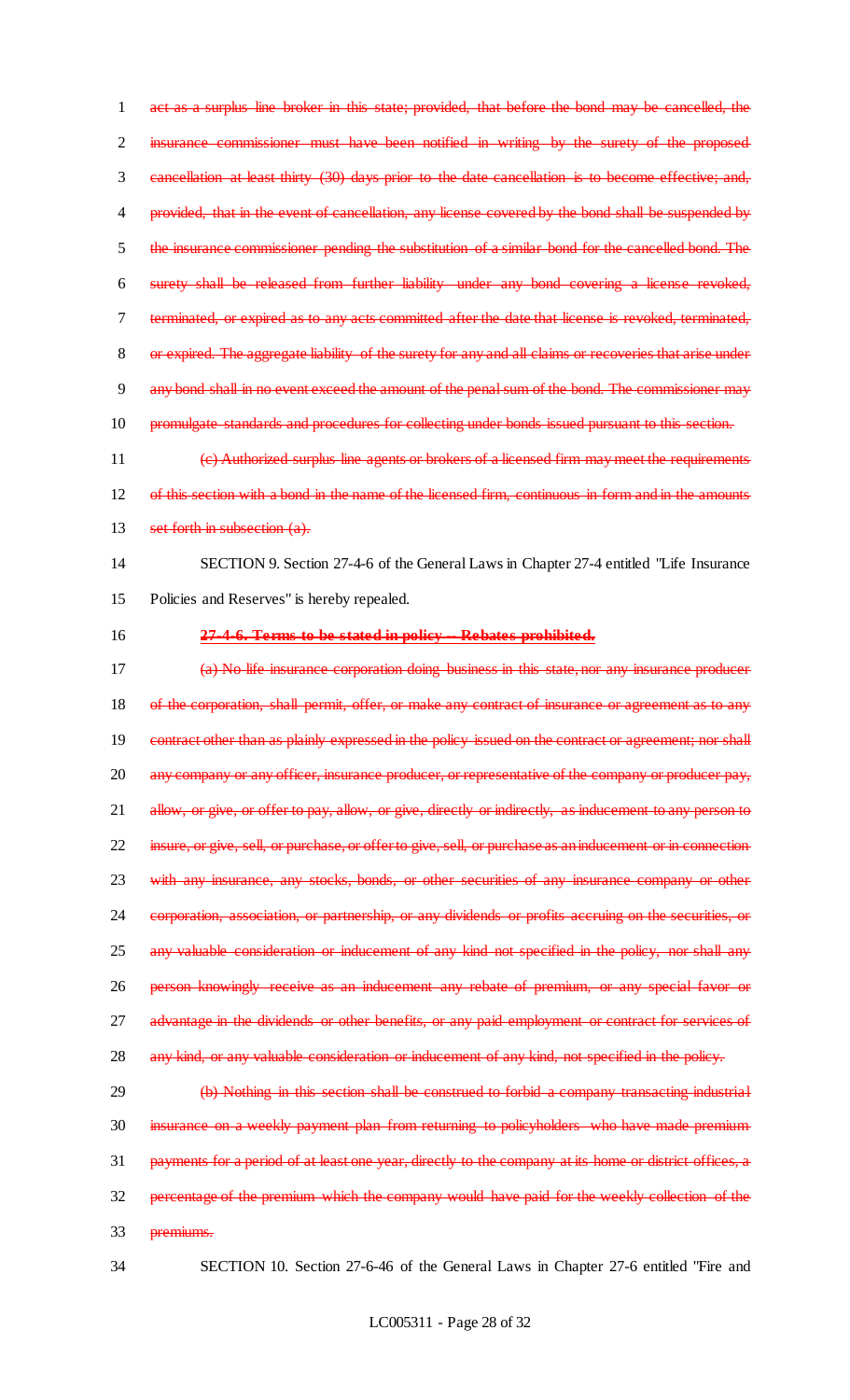- Marine Insurance Rating" is hereby repealed.
- 
- **27-6-46. Terms to be stated in policy -- Rebates prohibited.**

 No insurer, or any officer, insurance producer, or representative of an insurer, shall make 4 any contract for insurance, on property on risks located within this state, or against any liability, casualty, accident, or hazard that may arise or occur in this state, or any agreement as to that contract, other than as plainly expressed in the policy issued or to be issued on the agreement or contract; or shall any insurer, or officer, insurance producer, or representative of an insurer, directly or indirectly, in any manner, pay or allow or offer to pay or allow to the insured named in the policy or to any employee of the insured as an inducement to that insurance, or after the insurance shall have been effected, any rebate from the premium which is specified in the policy or any special favor or advantage in the dividends or other benefit to accrue on the policy; or any valuable consideration or inducement not specified in the policy or contract of insurance, or give, sell, or 13 purchase, as an inducement to that insurance, or in connection with that insurance, any stock, bonds, or other securities of any insurance or other corporation or association, or any dividends or profits accrued on the securities, or anything of value not specified in the policy, or shall any insurance 16 producer or his or her representatives, or any other person, directly or indirectly, either by sharing commissions or in any manner pay or allow or offer to pay or allow to the insured named in the 18 policy, or to any employee of the insured, as an inducement to that insurance, or after the insurance shall have been effected, any rebate from the premium which is specified in the policy, or shall any 20 insured, or party, or applicant for insurance, his or her or its employee, agent, or representative 21 knowingly receive or accept, or agree to accept, or agree to receive or accept, directly or indirectly, any rebate of premium or any part of the premium or all or any part of any commission on the premium, or any favor or advantage, or share in any benefit to accrue under any contract of 24 insurance, or any valuable consideration or inducement, other than what is specified in the policy; provided, that nothing in this section shall prevent any insurer from the distribution of surplus, dividends, savings, or the unused or unabsorbed portion of premiums and premium deposits to 27 participating policyholders, or shall this section prevent any insurer, or its insurance producer, from paying commissions to a licensed insurance producer who shall have negotiated for the insurance, 29 or shall it prevent any licensed insurance producer from sharing or dividing a commission earned 30 or received by the insurance producer with any other licensed insurance producers who shall have aided the insurance producer in respect to the insurance for the negotiation of which that 32 commission shall have been earned or paid; but no insurer or agent, or broker shall pay or allow- commissions or brokerage to any person acting as an insurance producer in this state who is 34 required by law to be licensed but is not licensed. Sections 27-8-7 -- 27-8-10 shall not apply to the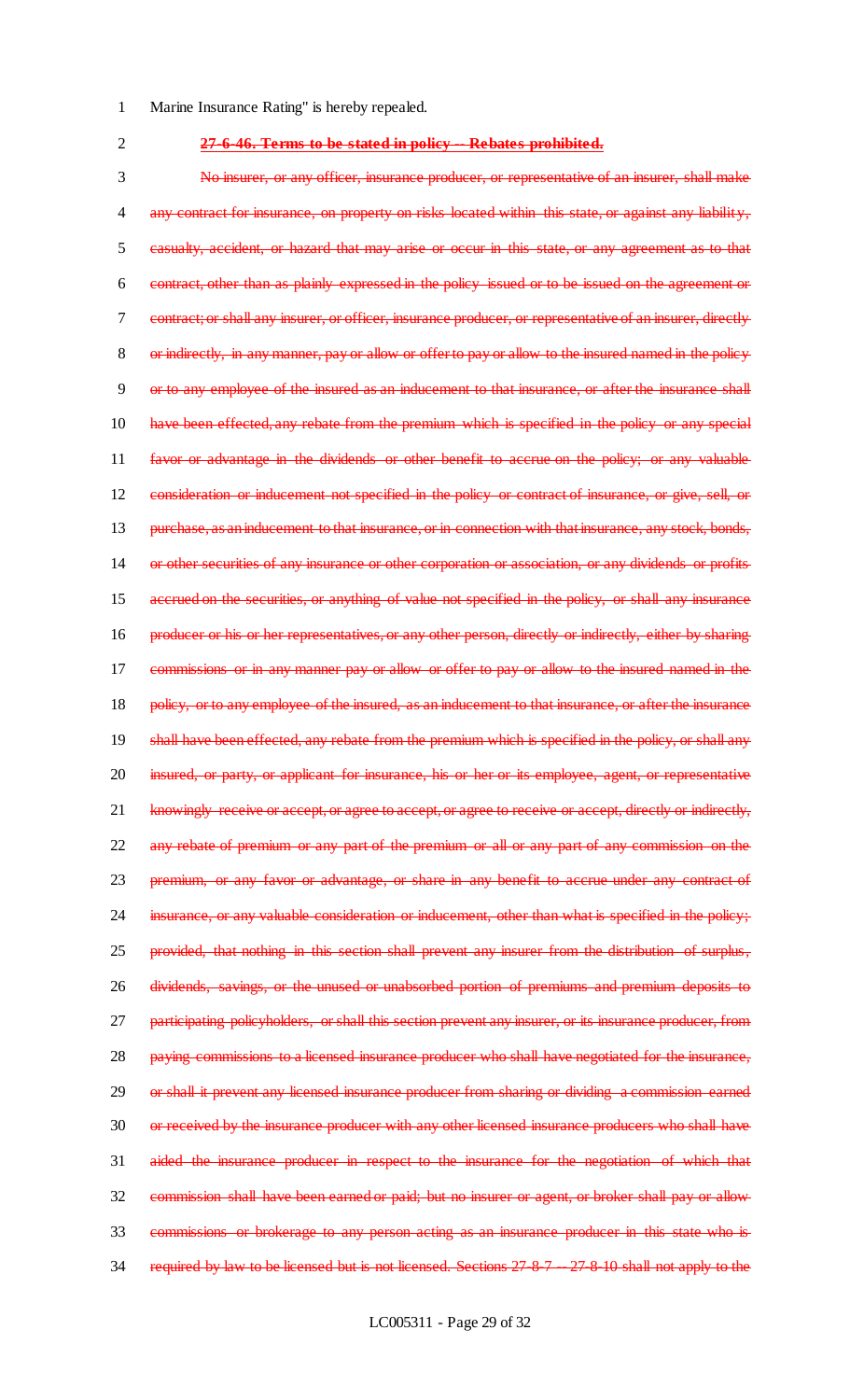#### 1 kinds of insurance subject to the provisions of this chapter.

2 SECTION 11. Section 27-9-44 of the General Laws in Chapter 27-9 entitled "Casualty 3 Insurance Rating" is hereby repealed.

### 4 **27-9-44. Terms to be stated in policy -- Rebates prohibited.**

5 No insurer, or any officer, insurance producer, or their representative, shall make any 6 contract for insurance, on property or risks located within this state, or against any liability, 7 casualty, accident, or hazard that may arise or occur in this state, or any agreements as to any 8 contract, other than as plainly expressed in the policy issued or to be issued on the agreement or 9 contract; nor shall any insurer, or officer, insurance producer, or their representative, directly or 10 indirectly, in any manner, pay or allow or offer to pay or allow to the insured named in the policy 11 or to any employee of the insured as an inducement to the insurance, or after the insurance shall 12 have been effected, any rebate from the premium which is specified in the policy or any special 13 favor or advantage in the dividends or other benefit to accrue on the policy, or any valuable 14 consideration or inducement, not specified in the policy or contract of insurance, or give, sell, or 15 purchase, as an inducement to the insurance, or in connection with the insurance, any stock, bonds, 16 or other securities of any insurance or other corporation or association, or any dividends or profits 17 accrued on the stock, bonds, or securities, or anything of value, not specified in the policy, nor shall 18 any insurance producer or representative, or any other person, directly or indirectly, either by 19 sharing commissions or in any manner, pay or allow or offer to pay or allow to the insured named 20 in the policy, or to any employee of the insured, as an inducement to the insurance, or after the 21 insurance shall have been effected, any rebate from the premium which is specified in the policy, 22 nor shall any insured, or party, or applicant for insurance, his, her or its employee, agent, or 23 representative, knowingly receive or accept, or agree to accept, or agree to receive or accept, 24 directly or indirectly, any rebate of a premium or any part of the premium or all or any part of any 25 commission on the premium, or any favor or advantage, or share in any benefit to accrue under any 26 contract of insurance, or any valuable consideration or inducement, other than what is specified in 27 the policy; provided, that nothing in this section shall prevent any insurer from the distribution of 28 surplus, dividends, savings, or the unused or unabsorbed portion of premiums and premium 29 deposits to participating policyholders, nor shall this section prevent any insurer, or its agent, from 30 paying commissions to a licensed insurance producer who shall have negotiated for the insurance, 31 nor shall it prevent any licensed insurance producer from sharing or dividing a commission earned 32 or received by the insurance producer with any other licensed insurance producer who shall have 33 aided the insurance producer in respect to the insurance for the negotiation of which the commission 34 shall have been earned or paid; but no insurer, or insurance producer shall pay or allow-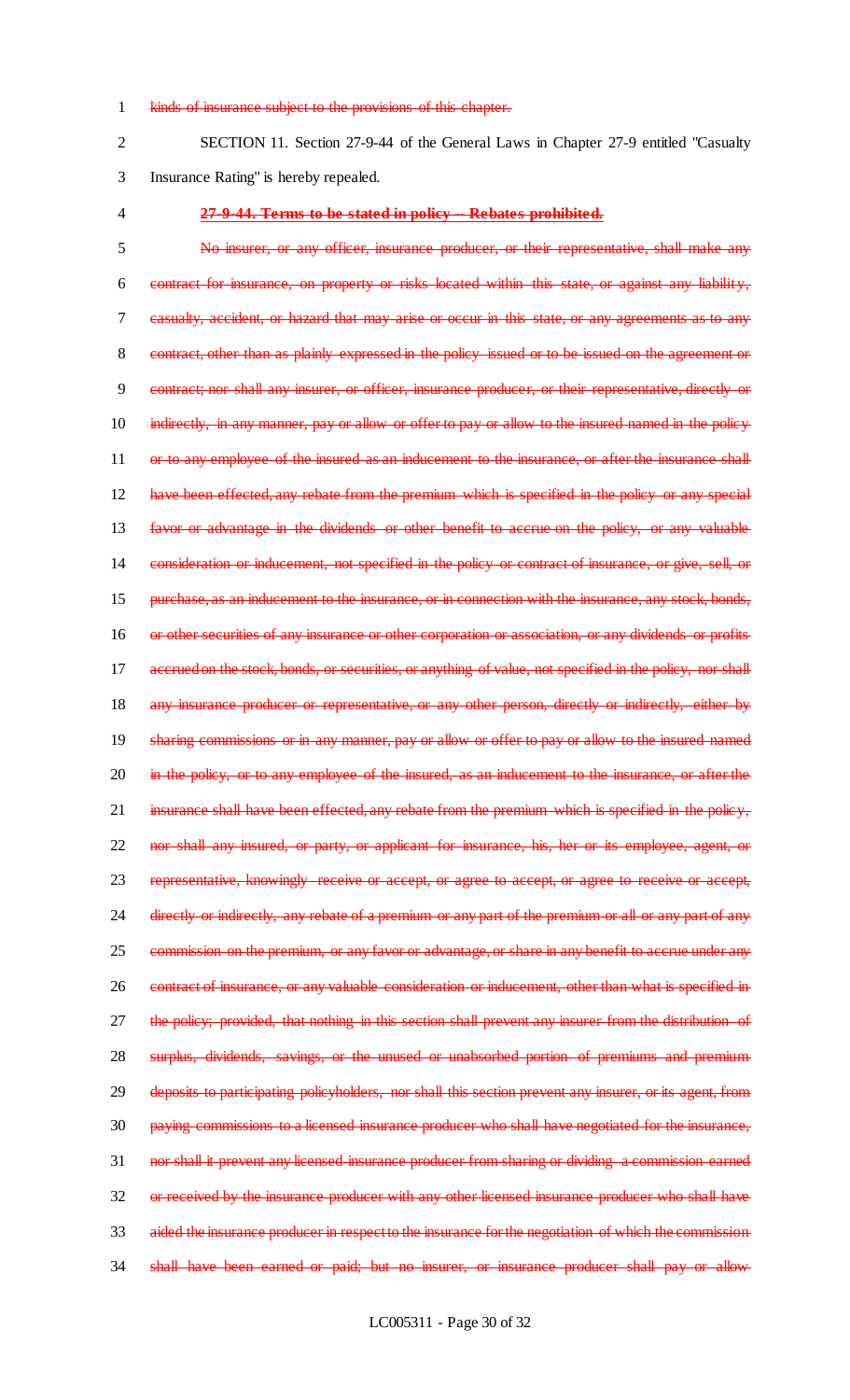- 1 commissions or brokerage to any person acting as an insurance producer in this state who is
- 2 required by law to be licensed but is not licensed. As used in this section, the word "insurance"
- 3 includes suretyship and the word "policy" includes bond. Sections 27-8-7 -- 27-8-10 shall not apply
- 4 to the kinds of insurance subject to the provisions of this chapter.
- 5 SECTION 12. This act shall take effect upon passage.

======== LC005311 ========